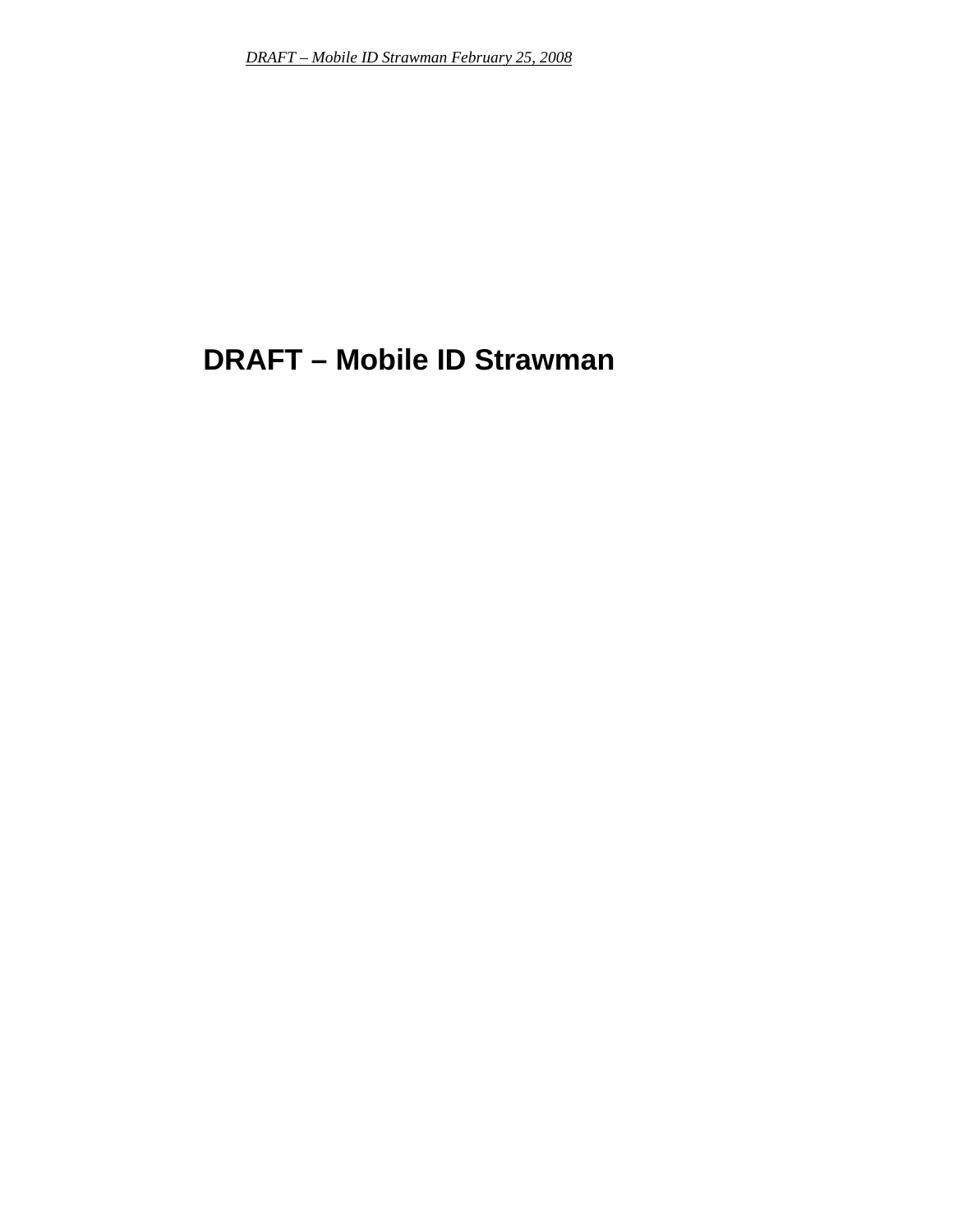## **Table of Contents**

| 1  |        |                                                                  |  |  |  |
|----|--------|------------------------------------------------------------------|--|--|--|
| 2  |        |                                                                  |  |  |  |
| 3  |        |                                                                  |  |  |  |
| 4  |        |                                                                  |  |  |  |
| 5  |        |                                                                  |  |  |  |
|    | 5.1    |                                                                  |  |  |  |
|    | 5.2    |                                                                  |  |  |  |
|    | 5.2.1  |                                                                  |  |  |  |
|    | 5.2.2  |                                                                  |  |  |  |
|    | 5.2.3  |                                                                  |  |  |  |
|    | 5.2.4  | Number of Fingers for Enrollment, Verification, Identification 7 |  |  |  |
|    | 5.2.5  |                                                                  |  |  |  |
|    | 5.2.6  |                                                                  |  |  |  |
|    | 5.2.7  |                                                                  |  |  |  |
|    | 5.3    |                                                                  |  |  |  |
| 6  |        |                                                                  |  |  |  |
|    | 6.1    |                                                                  |  |  |  |
|    | 6.2    |                                                                  |  |  |  |
|    | 6.3    |                                                                  |  |  |  |
|    | 6.4    |                                                                  |  |  |  |
|    | 6.5    |                                                                  |  |  |  |
|    | 6.6    |                                                                  |  |  |  |
|    | 6.7    |                                                                  |  |  |  |
|    | 6.8    |                                                                  |  |  |  |
| 7  |        |                                                                  |  |  |  |
|    | 7.1    |                                                                  |  |  |  |
|    | 7.2    |                                                                  |  |  |  |
|    | 7.3    |                                                                  |  |  |  |
| 8  |        |                                                                  |  |  |  |
| 9  |        |                                                                  |  |  |  |
| 10 |        |                                                                  |  |  |  |
|    | 10.1   |                                                                  |  |  |  |
|    | 10.2   |                                                                  |  |  |  |
|    | 10.2.1 |                                                                  |  |  |  |
|    | 10.2.2 |                                                                  |  |  |  |
|    | 10.2.3 |                                                                  |  |  |  |
|    | 10.3   |                                                                  |  |  |  |
|    | 10.4   |                                                                  |  |  |  |
|    | 10.5   |                                                                  |  |  |  |
|    | 10.6   |                                                                  |  |  |  |
|    | 10.7   |                                                                  |  |  |  |
|    | 10.8   |                                                                  |  |  |  |
| 11 |        |                                                                  |  |  |  |
|    | 11.5   |                                                                  |  |  |  |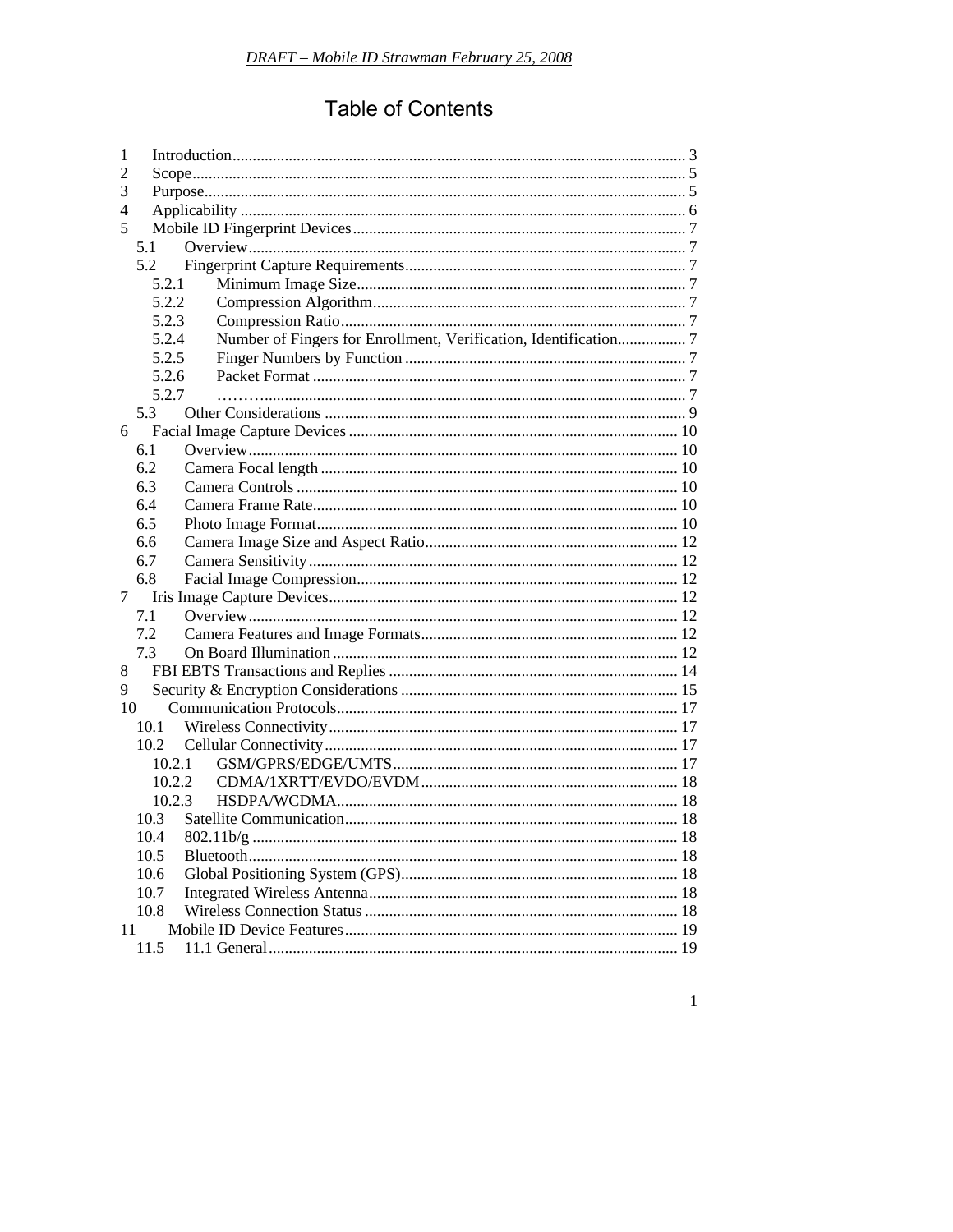|          | 11.2.1 |  |
|----------|--------|--|
|          | 11.2.2 |  |
|          | 11.2.3 |  |
|          | 11.2.4 |  |
|          | 11.2.5 |  |
| 11.3     |        |  |
|          | 11.3.1 |  |
|          | 11.3.2 |  |
|          | 11.3.3 |  |
|          | 11.3.4 |  |
| 11.4     |        |  |
|          | 11.4.1 |  |
|          | 11.4.2 |  |
|          | 11.4.3 |  |
|          | 11.4.4 |  |
|          | 11.4.5 |  |
| $11.5 -$ |        |  |
|          | 11.5.1 |  |
|          | 11.5.2 |  |
|          | 11.5.3 |  |
|          | 11.5.4 |  |
| 11.6     |        |  |
| 12       |        |  |
| 12.1     |        |  |
| 12.2     |        |  |
| 12.3     |        |  |
| 12.4     |        |  |
| 12.5     |        |  |
| 12.6     |        |  |
| 13       |        |  |
| 14       |        |  |
| 15       |        |  |
| 16       |        |  |
|          |        |  |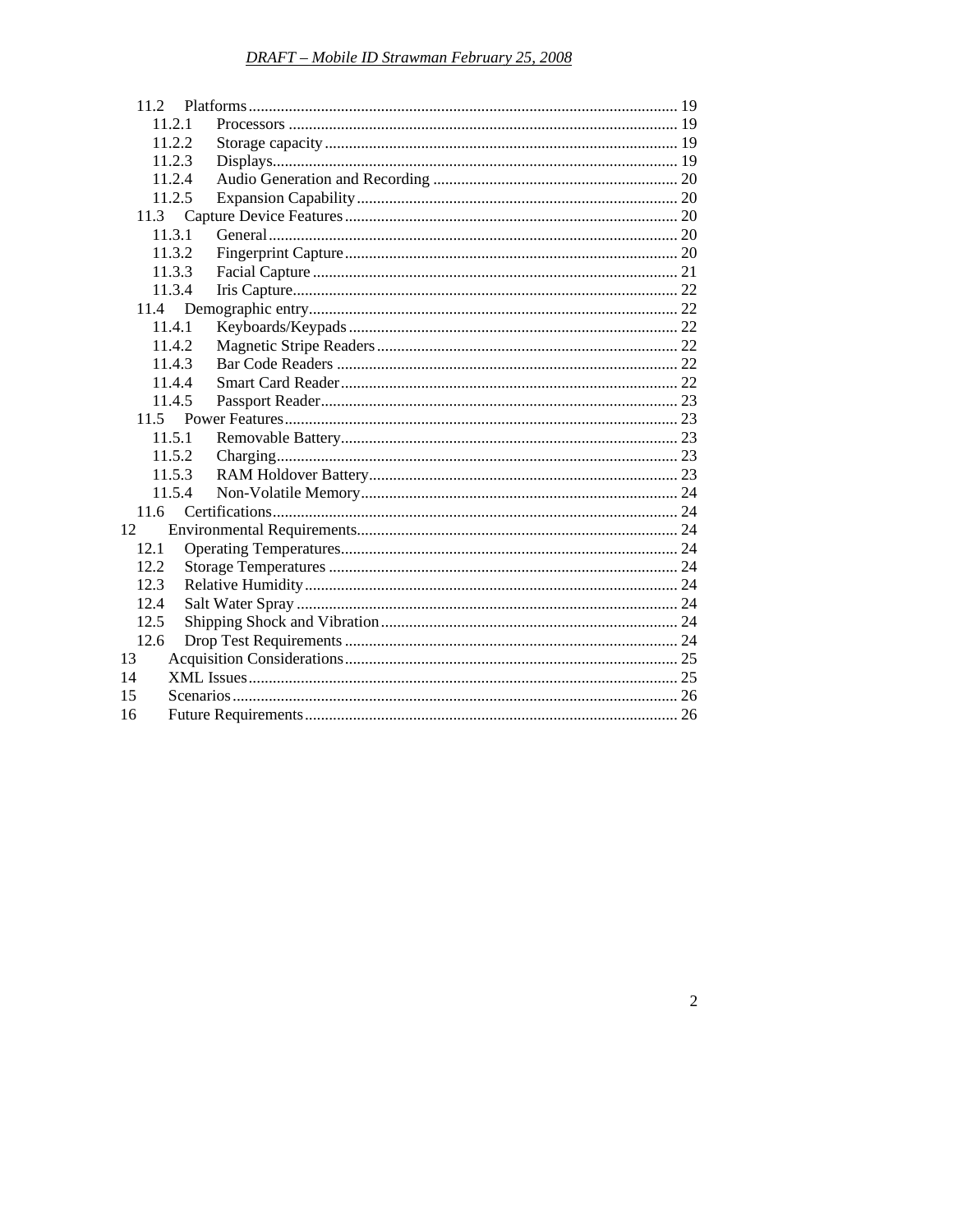#### <span id="page-3-0"></span>**1 Introduction**

The term "Mobile ID" can conjure up several different interpretations. In the strictest sense, it may require an untethered device used to capture one or more biometric samples from a subject. The captured data sample(s) may then be compared to other samples contained in a database resident on that device. Data may also be transmitted to a central repository or to an onboard computer in a nearby vehicle ( that includes jurisdictional police cars, border patrol vehicles, military combat vehicles such as HUMVEES, etc.) containing a database. This scenario allows for comparison to larger databases than otherwise available on a handheld device or an onboard computer in the police car. Alternately, that same or similar portable device physically attached to a computer located in police car, while biometric samples are being acquired may also be considered as a Mobile ID device. For purposes of this report, the exact definition or categorization of the Mobile ID device is not a factor. The Mobile ID device should be viewed in the context of a portable biometric acquisition station – one that is not intended to be stationary and hardwired to a much larger system used for comparing or matching biometric samples. This is in contrast to traditional booking stations and other biometric enrollment stations incorporating physically secured full-sized live-scan fingerprint readers, other biometric modality capture devices, or photo capture stations with setups adhering to distance, lighting, and other photo capture standards.

Over the past several years Mobile ID devices and systems have been employed for various applications. In the law enforcement environment these devices enables an officer to acquire a subject's fingerprints, facial image or other biometric from a variety of different physical locations. In the DoD world they are used, by the thousands, for identity verification of foreign workers, access control to secured communities and bases, and for ad-hoc checkpoint operations. Once acquired, comparison with other biometric samples on watch lists and databases can be made. This can all be done at close to real time on the streets or at a remote location without the need of transporting the subject to a central office - with much less inconvenience to those involved with zero transit time other than for subjects identified as persons of interest to be retained for further processing. The civilian verification scenario (e.g., use of the PIV Card) may be considered as a third broad category of applications. The subject is motivated to be verified in order to obtain access to a service, facility, or computer. If a match is not found, an access or privileges may otherwise be denied. This environment differs from law enforcement or DoD due to the motivated nature of the subject.

Currently, manufacturers are producing devices used to acquire fingerprint, faces, and irises but additional biometrics, such as voice, are currently being added to specific applications (such as DoD systems) or being planned for the future. Unfortunately, data acquired from a device using one system cannot always be read or processed by another system. In the case of fingerprints, this may be the result of different scanning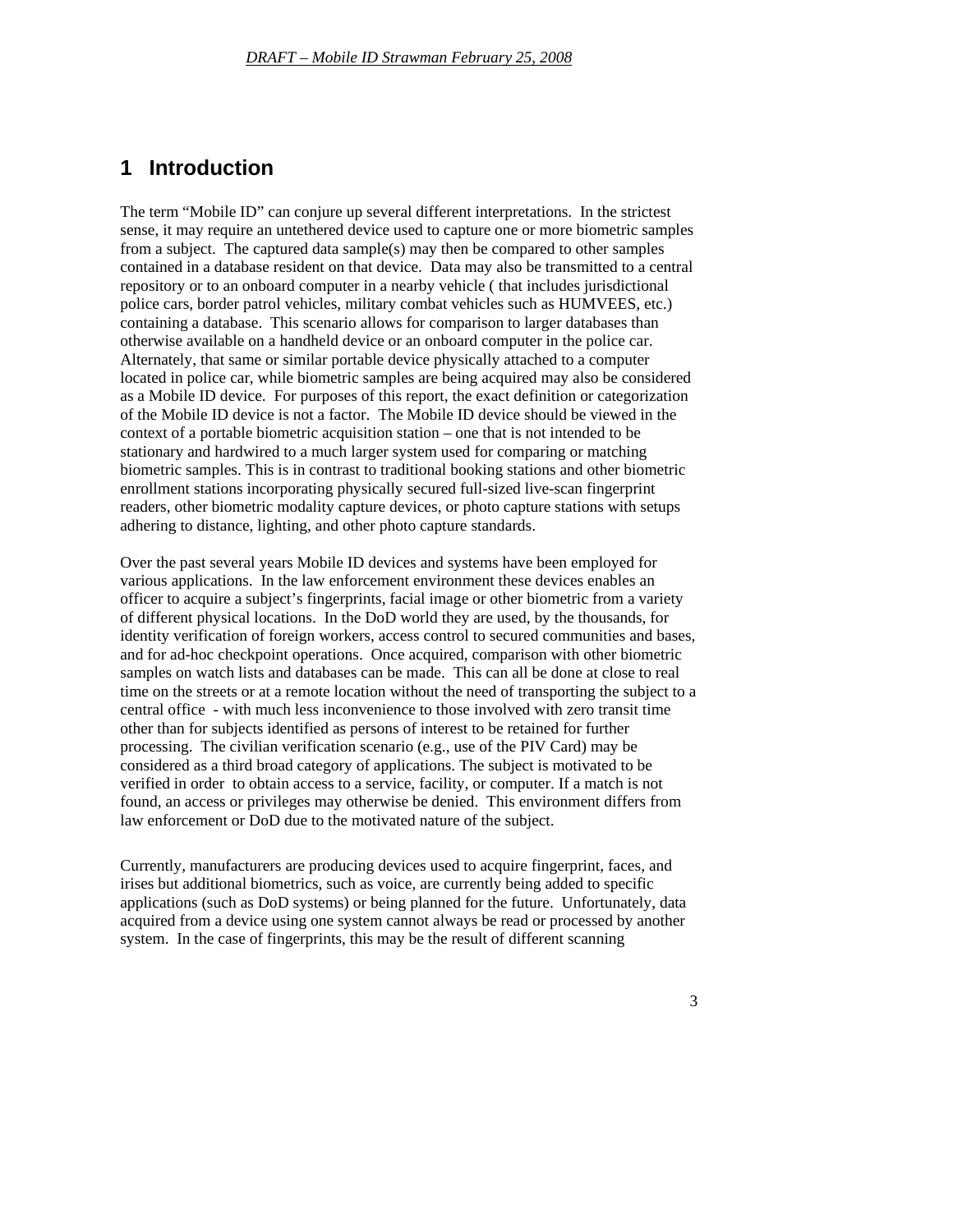resolutions, use of image versus template, differing image sizes, or different fingers. Such a variety of options can result in a general lack of interoperability between systems.

Agencies want to search neighboring systems without regard to existing dissimilarities between vendor systems. The FBI is piloting a new rapid search system based on the Repository for Individuals of Special Concern (RISC) that provides access to current national wants, warrants, known and suspected terrorist and other individuals of interest. Additionally, the defense community wants the warfighter to be able to search DoD, FBI, and DHS repositories. In order to satisfy these goals common interoperability requirements must exist at the local, state, and federal levels. However, these interoperability reqirements do not apply to mobile biometric capture devices.

To accommodate these needs, the FBI's Advisory Policy Board (APB) recently approved a request to develop standards for Mobile ID systems. However, there are already a number of installed systems that are providing good value and cannot summarily be ruled obsolete. But as the technology is continually redefining what is possible, a roadmap forward can be designed and developed to progressively "raise the bar" to improve interoperability, biometric quality, and accuracy. As the Mobile ID devices improve and current systems need to be replaced, replacement systems can be procured to adhere to higher performance standards. Such an approach will accommodate the largest possible group of current systems and provides good future options as technology evolves.

Rather than creating a single standard to accomplish this, the strategy will be to develop a series of profiles or set of best practices for each biometric modality. These profiles will rely on the FBI's EBTS and the ANSI/NIST-ITL 1-2007 or INCITS standards that specify records with field requirements based on existing systems. The DoD systems will have to be compatible with the FBI EBTS to the level appropriate as not all DoD biometric encounters are intended to be searched broadly, such as check point encounters that are only run against locally stored / networked watch lists. Defining these profiles will make it possible to accommodate most existing systems while providing richer opportunities for the next upgrade. This standard does not directly specify the capabilities or performance of the local or central database or repository. Those requirements are driven by the particular problem being solved.

**Comment [RMM1]:** Currently, the title does not include "Standard". What is the intended name of the standard? It seems to cover more than capture, transmission, or any other relatively narrow standard-type that we are all familiar with. PTH1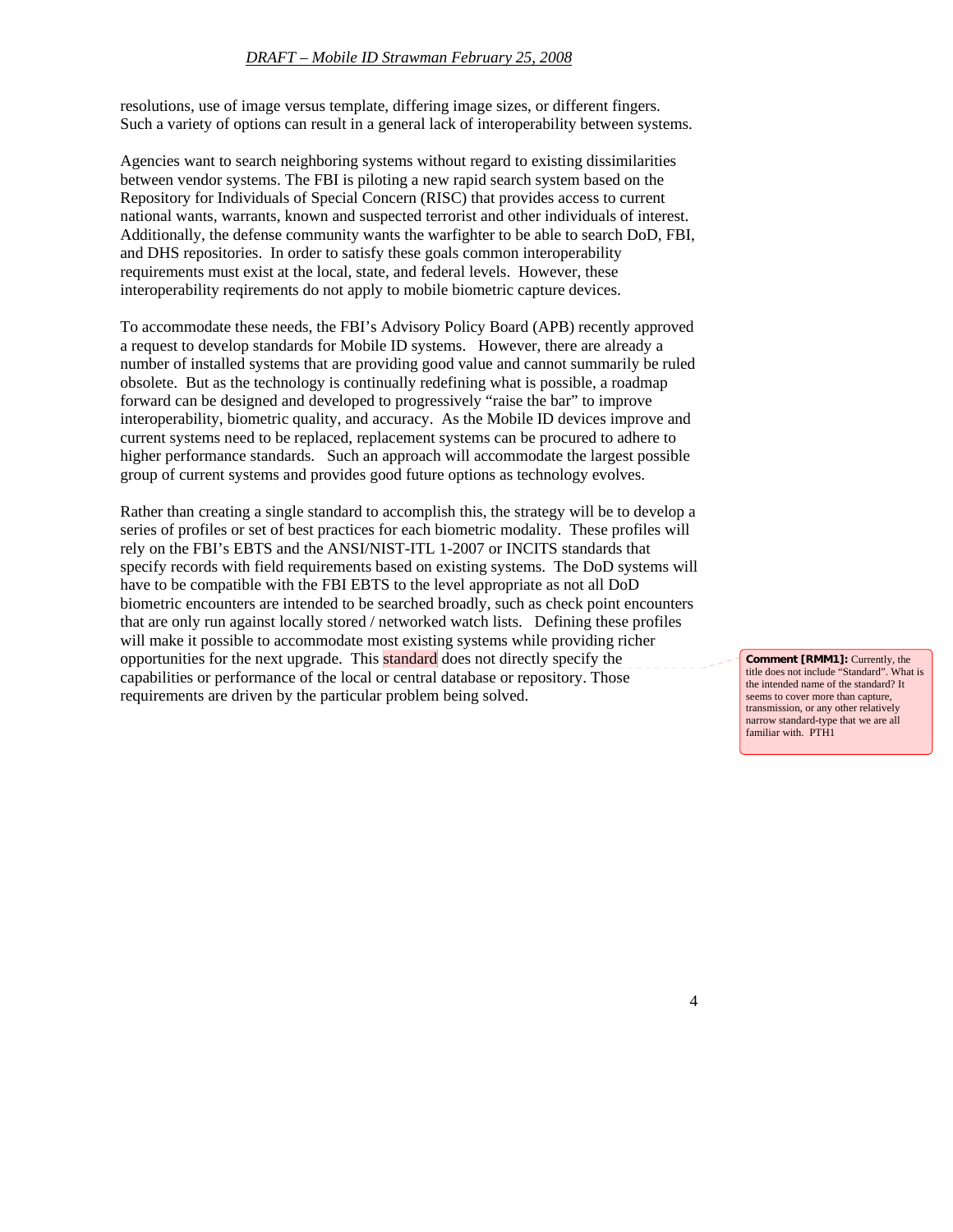## <span id="page-5-0"></span>**2 Scope**

This specification is primarily targeted at law enforcement, criminal justice, military, and other applications where a high degree of accuracy and reliability is required for enrollment, identification, and verification. These applications typically have subjects that are not willing or able to provide trusted identity information. The resulting biometric identification needs to provide a reasonable degree of certainty that will stand up to scrutiny including court challenges and audits of security access control systems.

This specification defines a series of Biometric Acquisition Profiles (BAP) used to describe sets of best practices requirements intended to improve the capture, interoperability, data quality, and accuracy of biometric data obtained from Mobile ID capture devices. These profiles must also be examined in light of their intended functional use for enrollment, verification or identification.

Each BAP shall identify progressively more stringent sets of parameters and requirements relevant to that device. These sets are identified by numerical levels in this document. Lower BAP numbers indicate currently available and operational systems. Higher values indicate stricter requirements currently available in "higher-end" or future systems. As the BAP numbers increase, so do the capabilities of the device.

The BAP levels must also be examined in relationship to the intended function being considered. The enrollment process shall always require a more stringent set of requirements. Verification may not require the same stringent set of parameters used for enrollment.<sup>[1](#page-5-0)</sup>

 Functional biometric devices addressed by this specification shall be limited to those capable of capturing one or more modalities of fingerprint, facial, or iris image data.

## **3 Purpose**

This specification contains guidelines for the capture, use, security, and transmission of mobile identification data that can be interoperable with similar and dissimilar systems. Use of the BAP levels provides analysts with a tool for specifying the capabilities of a Mobile ID device tailored to the individual functions required. A Mobile ID device application may call for the same BAP level for all functions. Or it may require a more stringent level for the enrollment with a relaxed BAP level for verification. Choice of the levels will depend of the overall system application. Any collection device rated at the same or higher BAP level would be appropriate for a given user functional profile.

<sup>&</sup>lt;sup>1</sup> Tactical uses by the DoD and others might be in operationally challenging situations where full capture of all biometric samples defined in a BAP level are not always possible – this does not go against the spirit of the recommended BAP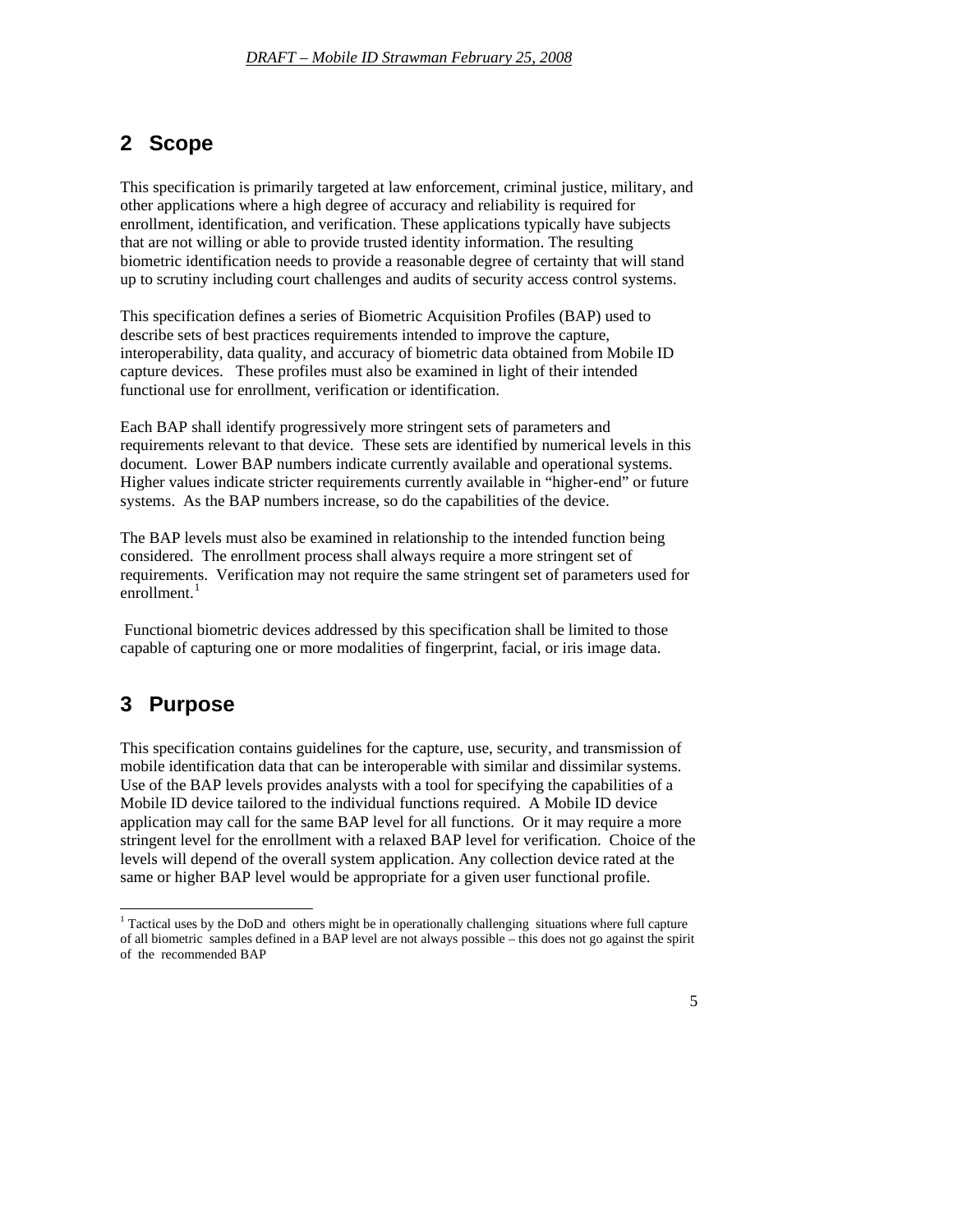<span id="page-6-0"></span>This specification defines parameters addressing the content, format, and units of measurement for the exchange of biometric sample information for each combination of biometric capture device, function, and BAP level. Information consists of a variety of mandatory and optional information items including fingerprint scanning resolution, pixel distances between facial features, and compression algorithm information for each biometric modality.

Information compiled and formatted in accordance with this specification and the EBTS 8.002 implementation of the ANSI/NIST-ITL 1-2007 standard can be transmitted and seamlessly exchanged with the FBI and other compliant organizations without regard to any peculiarities of the capture device.<sup>[2](#page-6-0)</sup> Information can be gathered directly from a fingerprint scanner, facial image camera, or iris camera. This document is intended to assist law enforcement, criminal justice agencies, DoD, and other organizations that process biometric data to exchange fingerprint, facial, and iris data captured on a Mobile ID device.

## **4 Applicability**

 $\overline{a}$ 

Mobile ID devices have been employed for a variety of applications where a stationary booking station type environment is not possible or easily attainable. Common applications include the officer on the street or the soldier on a checkpoint who needs to perform a quick check against one or more biometric watchlist databases. This may be part of the issuance of a citation, registration of the biometric with the incident, and the subsequent need to verify identity at court appearances. Or it may be part of a security operation. Prisoner transport and release tracking, immigration and border control, job applications, and entitlement programs are additional applications taking advantage of Mobile ID technology. This technology is also being used by the Department of Defense to monitor activities / determine any interaction with known or suspected terrorists (known as KSTs).

These applications and others are being accomplished with on-the-spot acquisitions of fingerprints and/or a "mugshot" for comparison with samples stored in key databases. Although iris comparison has not been identified as a current capability, this technology is under consideration at some agencies. The BAP levels required for each device must be tailored to the application it is being used for and also evaluated in terms of enrollment, verification and identification requirements. The more critical the application is in terms of acceptable performance errors, the more restrictive the BAP needs to be.

 $2<sup>2</sup>$  In the DoD domain the exchanges will typically be exchanged with the FBI through a single point of interface, the Biometric Fusion Center (BFC) in Clarksburg, WV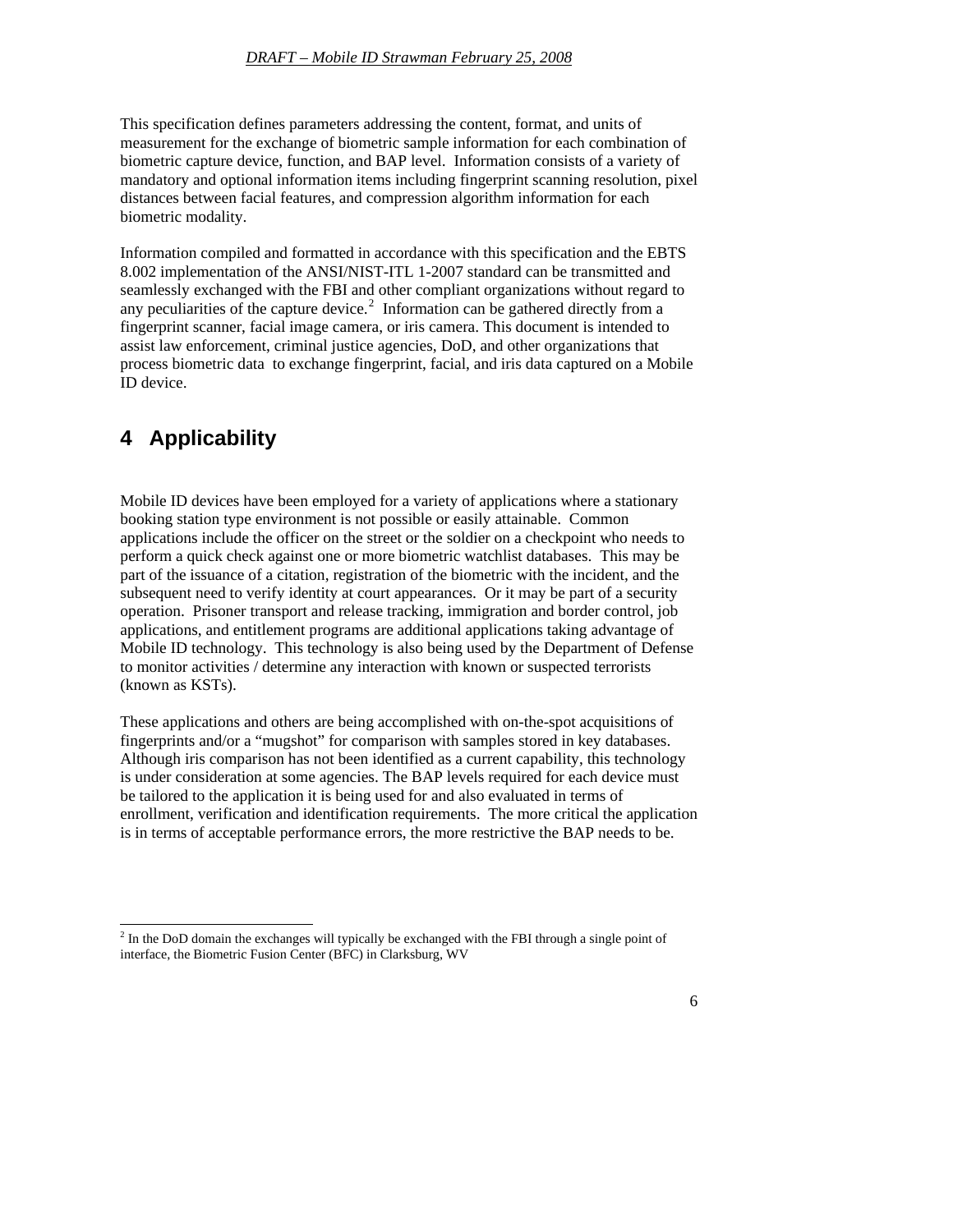## <span id="page-7-0"></span>**5 Mobile ID Fingerprint Devices**

### **5.1 Overview**

The capture of a high quality fingerprint enrollment images is critical. It is the sample against which other captured verification or identification samples will be compared. Unacceptable matcher performance due to poor quality enrollment images stored in the database cannot be fixed short of acquiring a new enrollment image. Table 1 lists the sets of minimum requirements by BAP level for fingerprint capture devices. The table is divided into Capture, Transmission, and Function. Under the function category, entries for NFIQ and finger information repeat for the enroll, verify, and identify. The enrollment function should be concerned with acquiring a very high quality image. For that reason, a level 5 capture using M1 378 format should not be used for enrollment purposes. Once a very high quality enrollment image has been acquired and stored, verification and identification comparison images may be of slightly lower image quality. It is up to the system designer of each particular application to determine the appropriate BAP levels for each of the enrollment, verification, or identification functions especially if there is an intention to exchange data with other systems.

## **5.2 Fingerprint Capture Requirements**

- **5.2.1 Minimum Image Size**
- **5.2.2 Compression Algorithm**
- **5.2.3 Compression Ratio**
- **5.2.4 Number of Fingers for Enrollment, Verification, Identification**
- **5.2.5 Finger Numbers by Function**
- **5.2.6 Packet Format**

**5.2.7 ………**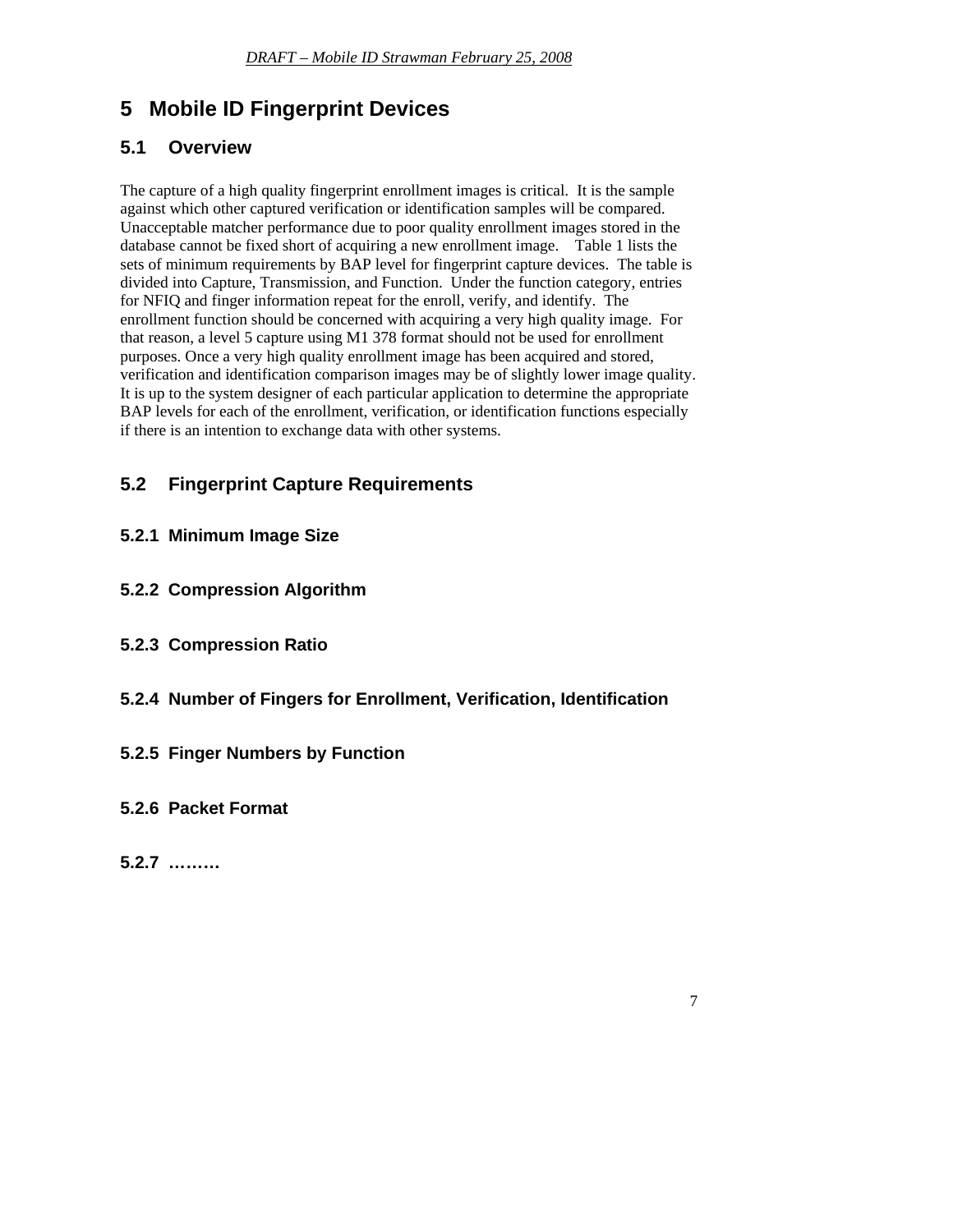**Comment [RMM2]:** The Table has 7 BAPs – and now within each we have a row called "Application Profile" – does not seem right. Can we clarify the dual use of Application Profile in this table? PTH3

| <b>BAP</b>                                           | 5                        | 10                         | 20                                    | 30                         | 40                        | 50                                   | 60                           |
|------------------------------------------------------|--------------------------|----------------------------|---------------------------------------|----------------------------|---------------------------|--------------------------------------|------------------------------|
| <b>CAPTURE</b>                                       |                          |                            |                                       |                            |                           |                                      |                              |
| <b>Acquire Flat</b><br>Images                        | Yes                      | Yes                        | Yes                                   | Yes                        | Yes                       | Yes                                  | Yes                          |
| Acquire Rolled<br>Imgs                               |                          | No                         | No                                    | No                         | Optional                  | Optional                             | Optional                     |
| Resolution                                           | $500$ ppi<br>$+/-$ 5 ppi | 500 ppi +/-<br>5 ppi       | 500 ppi +/-<br>5 ppi                  | 500 ppi +/-<br>5 ppi       | 500 ppi<br>$+/-$ 5 ppi    | 500 ppi<br>$+/-$ 5 ppi               | 500 ppi<br>$+/-$ 5 ppi       |
| Min Graylevels<br>Min Image Size                     | 256<br>.5" x .65"        | 256<br>$.5" \times .65"$   | 256<br>.8"x.8"                        | 256<br>.8"x1.0"            | 256<br>1.6"x1.5"          | 256<br>2.5"x1.5"                     | 256<br>3"x3.2"               |
| Min Image Area<br>Compression                        | .325 in $^2$<br>N/A      | .325 in $^2$<br>WSQ        | $\frac{64}{10}$ in $^2$<br><b>WSQ</b> | $.8$ in $^2$<br>WSQ        | 2.4 in $^2$<br><b>WSQ</b> | $3.75$ in <sup>2</sup><br><b>WSQ</b> | $9.6$ in <sup>2</sup><br>WSQ |
| Algorithm<br><b>Compression Ratio</b>                | N/A                      | 15:1                       | 15:1                                  | 15:1                       | 15:1                      | 15:1                                 | 15:1                         |
| Max # fing/img<br>Sensor                             | 1<br>PIV                 | 1<br>PIV                   | 1<br>PIV                              | 1<br>PIV                   | $\overline{2}$<br>App. F  | 3<br>App. F.                         | 4<br>App. F                  |
| Certification<br>Minutiae Extractor<br>Certification | PIV                      | N/A                        | N/A                                   | N/A                        | N/A                       | N/A                                  | N/A                          |
| <b>TRANSMISSION</b>                                  |                          |                            |                                       |                            |                           |                                      |                              |
| Image /<br>Template                                  | Minutiae                 | Image                      | Image                                 | Image                      | Image                     | Image                                | Image                        |
| <b>Standard Used</b>                                 | M1-378                   | M1-381<br><b>ANSI/NIST</b> | M1-381<br><b>ANSI/NIST</b>            | M1-381<br><b>ANSI/NIST</b> | ANSI/<br><b>NIST</b>      | ANSI/<br><b>NIST</b>                 | ANSI/<br><b>NIST</b>         |
| Packet Format                                        | $\overline{?}$           | $\overline{?}$             | $\overline{?}$                        | ?                          | $\gamma$                  | $\gamma$                             | $\gamma$                     |
| <b>FUNCTION</b>                                      |                          |                            |                                       |                            |                           |                                      |                              |
| <b>Application Profile</b><br><b>NFIQ</b>            | Required                 | <b>EBTS</b><br>Opt.        | <b>EBTS</b><br>Opt.                   | <b>EBTS</b><br>Opt.        | <b>EBTS</b><br>Opt.       | <b>EBTS</b><br>Opt.                  | <b>EBTS</b><br>Opt.          |
| (Enroll)                                             | Any<br>Score             |                            |                                       |                            |                           |                                      |                              |
| Min # Fingers<br>(Enroll)                            | $\overline{2}$           | $\overline{2}$             | $\overline{2}$                        | 2                          | $\overline{4}$            | 6                                    | 8                            |
| Finger Number<br>(Enroll)                            | 2, 7                     | 2, 7                       | 2, 7                                  | 2, 7                       | 1/6 &<br>2/7              | $2-487$<br>9                         | $2 - 58$<br>$7 - 10$         |
| <b>NFIQ</b><br>(Verify)                              | Required<br>Any<br>Score | Opt.                       | Opt.                                  | Opt.                       | Opt.                      | Opt.                                 | Opt.                         |
| Min # Fingers<br>(Verify)                            | $\overline{2}$           | $\overline{2}$             | $\overline{2}$                        | $\overline{2}$             | $\overline{4}$            | 6                                    | 8                            |
| Finger Number<br>verity)                             | 2, 7                     | 2, 7                       | 2, 7                                  | 2, 7                       | $1/6$ &<br>2/7            | $2 - 4 & 8 - 7$<br>y                 | $2 - 58$<br>7-10             |
| <b>NFIQ</b><br>(Identify)                            | Required<br>Any<br>Score | Opt.                       | Opt.                                  | Opt.                       | Opt.                      | Opt.                                 | Opt.                         |
| Min # Fingers<br>(Identify)                          | $\overline{2}$           | $\overline{2}$             | $\overline{2}$                        | $\overline{2}$             | $\overline{4}$            | 6                                    | 8                            |
| Finger Number<br>(Identify)                          | 2, 7                     | 2, 7                       | 2, 7                                  | 2, 7                       | 1/6 &<br>2/7              | 2-4 & 7-<br>9                        | $2 - 5 &$<br>$7 - 10$        |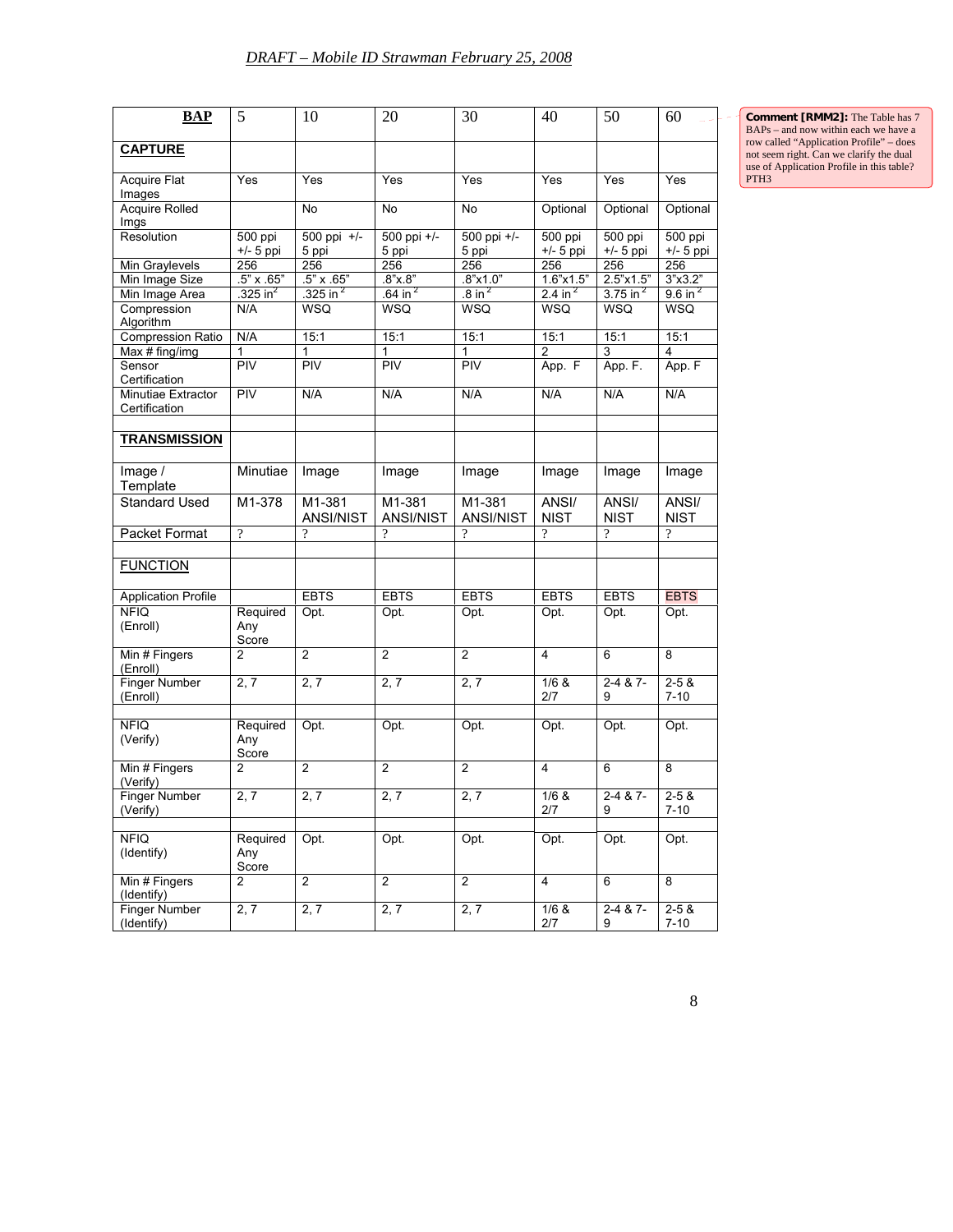#### **Table 1 - Fingerprint Parameters**

<span id="page-9-0"></span>Table Notes:

- 1) Should there be another level for minimum of 1000 ppi? Yes, but would we need a 1k ppi equivalent for levels 30-60? (J. Olson) No or add 1000 to the ppi fields the rest is the same (TJ Smith)
- 2) For Transmission standard should the ANSI/NIST be an alternate for the levels 5-30? ANSI NSIT includes Part 1 and Part 2 (XML) (J. Olson)
	- YES (TJ Smith)
- 3) What should be entered into the Packet format.? It seems like transmission standard covers this. (J. Olson) Clarify (JT Smith)
- 4) For level 5 minimum number fingers changed to 2 from NA.
- 5) Entries for NFIQ, and finger information for the enroll, verify, & identify functions need to be discussed and reexamined
- 6) Are there any other items needed for the table? What Type 2 {fields} must be sent? (J. Olson)

## **5.3 Other Considerations**

Aside from the requirements listed above for the fingerprint capture device, other factors that effect the performance of these Mobile ID devices and systems need to be considered. Many of these relate to training and include:

- Operation of the device within the temperature and humidity specifications
- Ruggedness of the device
- Officer safety while using
- Use of clean fingers when possible
- Maintain clean platens
- Types of cleaners allowed on platen
- Consistent placement of the same finger(s)
- Consistent centering and use the same area from the flat of the finger
- Optical scanners should avoid excess illumination (or use capture devices that can function effectively in full sunlight)
- If enrolling more than 1 finger, ensure that sequence errors do not occur.
- If enrolling more than 1 finger always reflect accurately which finger is being captured
- On single finger capture devices, sequence errors need to be avoided (especially for enrollments) Programming should aid the operator to prevent these errors.
- Quality feedback to operator
- How quickly can prints be captured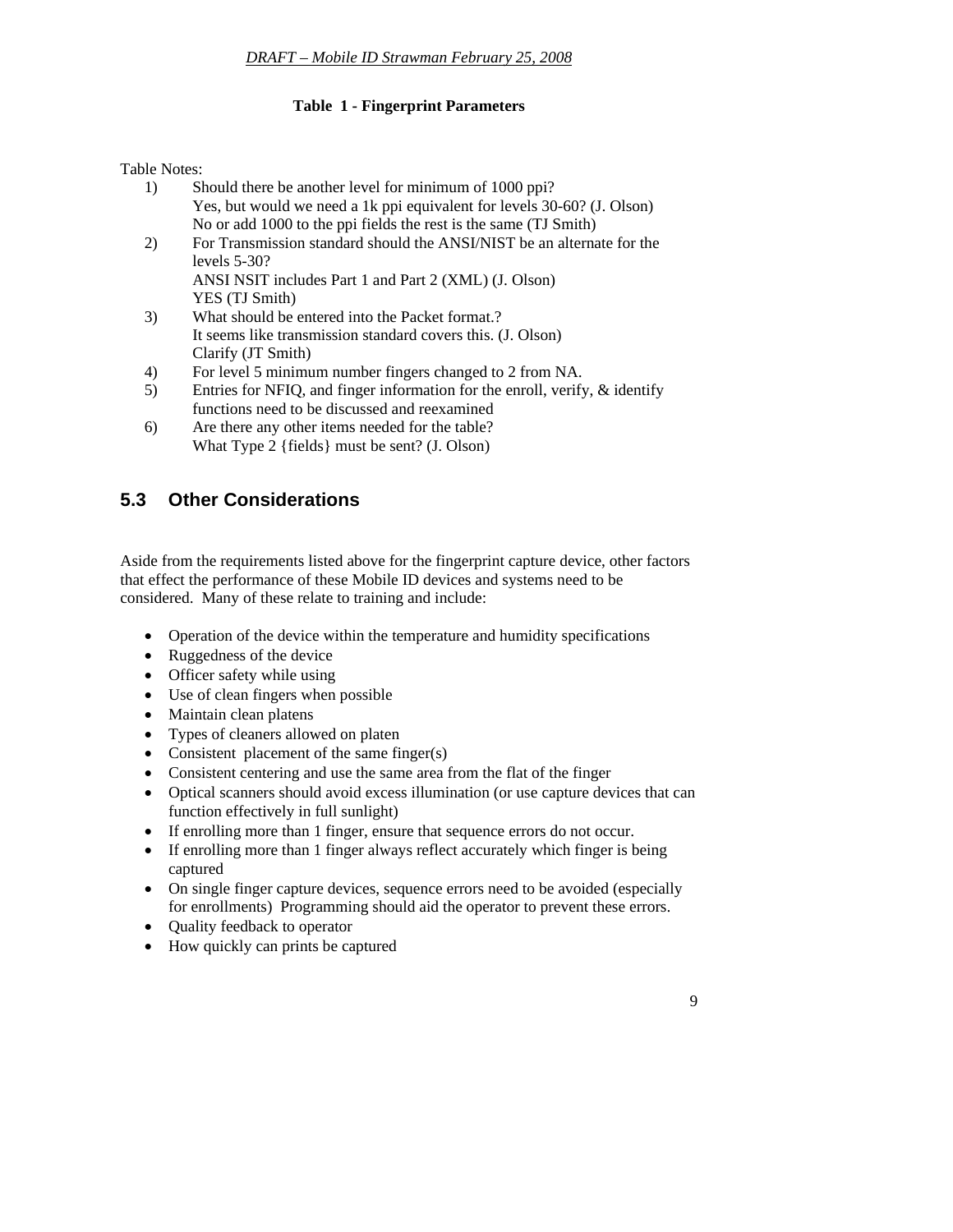<span id="page-10-0"></span>• How many transactions can be in process simultaneously (can a new set of fingerpints be captured while waiting for search results?)

## **6 Facial Image Capture Devices**

#### **6.1 Overview**

Mobile Identification devices provide facial capture using photographs for two purposes:

- Linking the return information to the correct subject.
- Mobile Identification.

Low resolution cameras with fixed focal length provide sufficient data for linking the return information to the subject.

Mobile Identification using facial recognition requires higher end camera features.

Table 2 lists the sets of minimum requirements for BAP level 50 for facial image capture devices. The table is divided into Capture and interchange. It is up to the system designer of each particular application to determine the appropriate additional BAP levels for each of the enrollment, verification, or identification functions especially if there is an intention to exchange data with other systems.

#### **6.2 Camera Focal length**

Cameras using facial recognition for Mobile Identification need a focal length that operates with 2-6 feet of separation. Self-images of the operator require images taken at approximately two feet from the operator. Separation between the operator and the subject is typically 3-6 feet.

At this distance the camera needs to capture ear-to-ear photographs that meet the facial recognition requirements specified by this document.

#### **6.3 Camera Controls**

Camera controls enable the camera, with assistance from the operator or automatically (if set on auto contrast), to capture quality pictures in bright sunlight, overcast light, indoors, or using additional lighting at night.

#### **6.4 Camera Frame Rate**

Image display of 15 frames per second is approximately real time for viewing. Facial recognition frame rates are typically 5-10 frames per second.

#### **6.5 Photo Image Format**

Images are captured in 24-bit RGB or 8-bit monochrome in compressed format compatible with NIST Best Practices. For facial recognition eight bit gray scale images can be used.

**Comment [RMM3]:** Should not all modalities have entries for all 7 BAP levels for fingerprint? Then a single (or 2 or 3) BAP can be developed for say, TWIC Mobile Devices. PTH4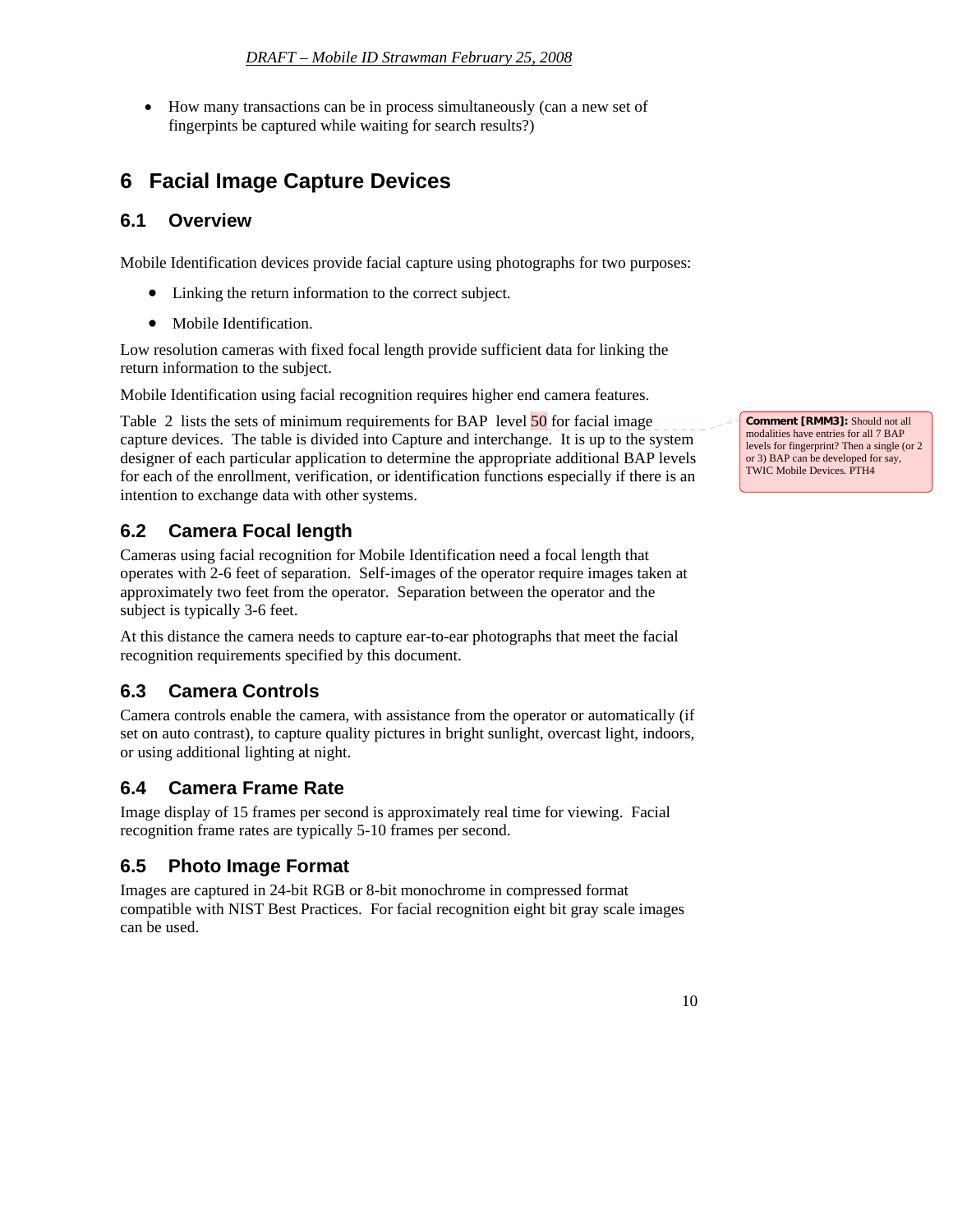| <b>Levels</b>            | 50                                            |                       |                                                     |
|--------------------------|-----------------------------------------------|-----------------------|-----------------------------------------------------|
|                          |                                               | <b>Comments:</b>      |                                                     |
| <b>CAPTURE</b>           |                                               |                       |                                                     |
|                          |                                               |                       |                                                     |
| <b>Sensor Resolution</b> | $>= 400x533$                                  | Lower resolution may  |                                                     |
|                          |                                               | reduce accuracy       |                                                     |
| Capture Device Sensor    | Progressive scan (no<br>interlace), Chip      |                       |                                                     |
|                          | mounted in Portrait                           |                       |                                                     |
|                          | format                                        |                       |                                                     |
| Capture Device Color     | 24-bit RGB color                              |                       |                                                     |
| Space                    | space or 8-bit                                |                       |                                                     |
|                          | monochrome color                              |                       |                                                     |
|                          | space                                         |                       |                                                     |
| Sensor Lens              | High Speed/Iow f-stop,<br>focal length of 40- |                       |                                                     |
|                          | 135mm (35mm format)                           |                       |                                                     |
| Capture Device           | Auto gain & shutter,                          |                       |                                                     |
| Controls                 | optional: control loop                        |                       |                                                     |
|                          | for camera parameter                          |                       |                                                     |
|                          | (Shutter speed/flash                          |                       |                                                     |
|                          | intensity) based on                           |                       |                                                     |
|                          | face area on-board                            |                       | Comment [RMM4]: Please clarify.<br>PTH <sub>5</sub> |
|                          | (requires continuous<br>face detection        |                       |                                                     |
|                          |                                               |                       |                                                     |
| Capture Distance in      | 600-2000, longer                              | Lower distance may    |                                                     |
| mm                       | distance is preferred                         | reduce accuracy       |                                                     |
| <b>Illuminator Type</b>  | Xenon flash or LED /                          |                       |                                                     |
|                          | fill in flash                                 |                       |                                                     |
| Wavelength Range         | $380 -$<br>Visible light,<br>780nm            |                       |                                                     |
| <b>Exposure Time</b>     | $\le$ 1/100s (10 ms)                          | Capability to freeze  |                                                     |
|                          |                                               | motion                |                                                     |
| Inter-Eye Distance       | >=90 pixels (better                           | Lower resolution may  |                                                     |
|                          | 120)                                          | reduce accuracy       |                                                     |
| Frame Rate               | 12 fps                                        | For positioning (live |                                                     |
|                          |                                               | view)                 |                                                     |
| <b>INTERCHANGE</b>       |                                               |                       |                                                     |
|                          |                                               |                       |                                                     |
| format                   | ISO 19794-5 or jpeg                           |                       |                                                     |
|                          | >85% quality, jpg2000,                        |                       |                                                     |
|                          | or raw (PNG etc.)                             |                       |                                                     |

**Table 2 - Facial Image Parameters**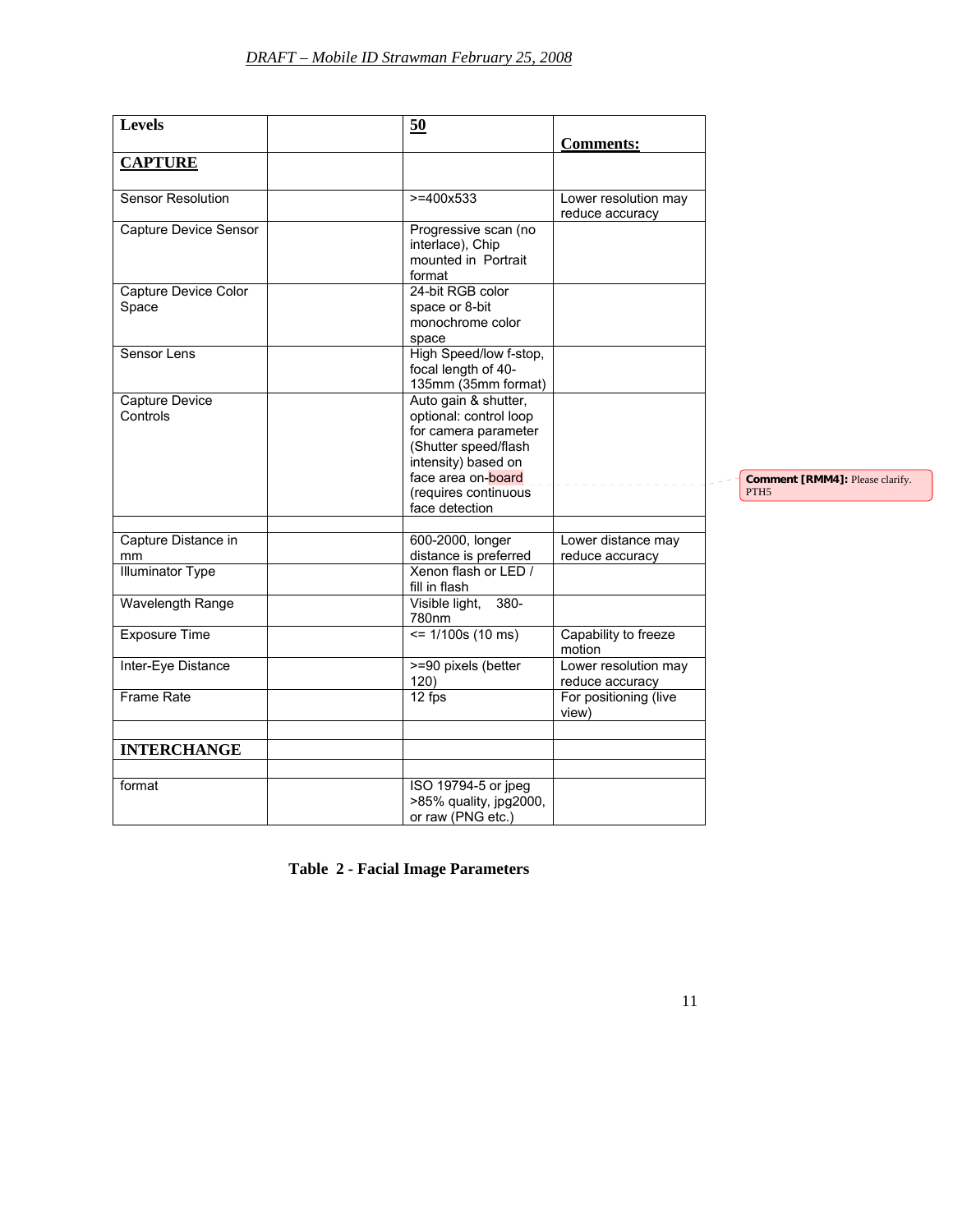#### <span id="page-12-0"></span>**6.6 Camera Image Size and Aspect Ratio**

Image sizes are either 640 (vertical) by 480 (horizontal) or 320 (vertical) by 240 (horizontal) pixels. Facial images will be saved per NIST mug shot best practices.

#### **6.7 Camera Sensitivity**

Cameras with sensitivity to 1.5 lux provide images sufficient for associating returns in marginal lighting conditions. These images are not satisfactory for facial recognition.

#### **6.8 Facial Image Compression**

## **7 Iris Image Capture Devices**

#### **7.1 Overview**

Iris capture devices have features similar to facial capture but with significant differences. Table 3 lists the sets of minimum requirements for BAP level 30  $\&$  80 for iris image capture devices. The table is divided into Capture and Matching. It is up to the system designer of each particular application to determine the appropriate additional BAP levels for each of the enrollment, verification, or identification functions especially if there is an intention to exchange data with other systems.

#### **7.2** *Camera Features and Image Formats*

Cameras using iris scan for Mobile Identification require a focal length sufficient to meet the iris scan requirements specified in this document. Camera controls enable the camera to capture iris images either with auto-capture or manual interaction by the operator. User interfaces typically include image quality feedback to the operator. Iris template formats are specified in other sections of this document.

#### **7.3** *On Board Illumination*

Mobile Identification devices using iris scan typically provide infrared lighting using LEDs to illuminate the iris. The illumination is not in a range visible to the eye.

**Comment [RMM5]:** Can we recommend the minimum number of lumens per square meter for facial recognition? PTH6

**Comment [RMM6]:** We go to 80 here and only 6 for fingerprints. Can we align these? PTH7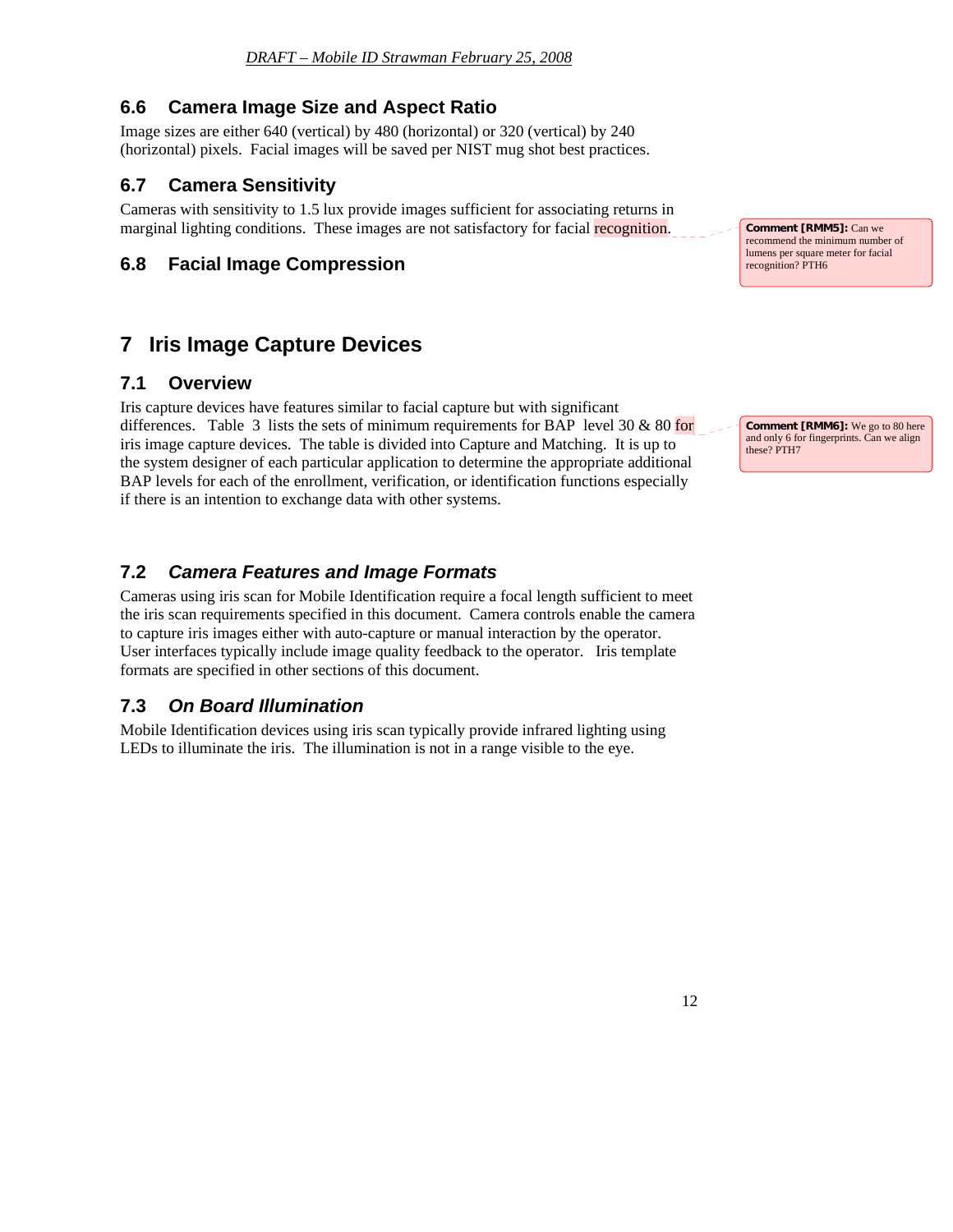#### **IRIS**

| LEVELS -->                                                  | 30                         | 80                         |                                               |                                                                           |
|-------------------------------------------------------------|----------------------------|----------------------------|-----------------------------------------------|---------------------------------------------------------------------------|
|                                                             |                            |                            | comments                                      |                                                                           |
| <b>Capture</b>                                              |                            |                            |                                               |                                                                           |
| mechanical/optical/electronic(display) alignment aid        | any                        | at least electronic        |                                               |                                                                           |
| number of (quasi-)simultaneously eyes captured              | $\geq$ 1                   |                            |                                               |                                                                           |
| capture distance in mm                                      | $≥100$                     | $\geq$ 200                 |                                               |                                                                           |
| capture volume per eye, min. width/height/depth in mm       | 80/60/50                   | 80/60/50                   |                                               |                                                                           |
| wavelength range                                            | 700-900 nm                 | 700-900 nm                 |                                               |                                                                           |
| spectral spread/bandwidth                                   | $\geq 80$ nm               | $\geq 100$ nm              |                                               |                                                                           |
| irradiance                                                  | $\geq$ 20 W/m <sup>2</sup> | $\geq$ 40 W/m <sup>2</sup> | affects ability to supersede ambient<br>liaht |                                                                           |
| exposure time                                               | $\leq$ 33 ms               | $\leq 10$ ms               | affects capability to freeze motion           |                                                                           |
| iris diameter in pxls                                       | $\geq 160$ pxl             | $\geq$ 200 pxl             | determines false reject rate                  |                                                                           |
| frame rate                                                  | $\geq$ 5 frames/s          | $\geq$ 10 frames/s         | affects time to capture and FTA               |                                                                           |
| average irradiance                                          | $\langle$ ?                | $\leq$ ?                   | relevant for eye safety                       | <b>Comment [RMM7]:</b> There are                                          |
| sensor signal-to-noise ratio                                | $\geq$ 36dB                | $\geq 36dB$                |                                               | national and international safety<br>standards that we have to reference. |
|                                                             |                            |                            |                                               | PTH <sub>8</sub>                                                          |
| Interchange                                                 |                            |                            |                                               |                                                                           |
|                                                             | monochrome, $\geq 8$       | monochrome, $\geq 8$       |                                               |                                                                           |
| pixel depth                                                 | bits/pxl                   | bits/pxl                   |                                               |                                                                           |
| format, iris                                                | raw/ISO 19794-6-rect       | raw/ISO19794-6-rect        |                                               |                                                                           |
| iris-specific peak signal-to-noise ratio due to JPEG/JPEG2k | $\geq$ 36dB                | $\geq$ 36dB                |                                               |                                                                           |
|                                                             |                            |                            |                                               |                                                                           |
| <b>Matching</b>                                             |                            |                            |                                               |                                                                           |
| on board, number of templates, speed                        | optional                   | optional                   |                                               |                                                                           |

**Table 3 - Iris Parameters**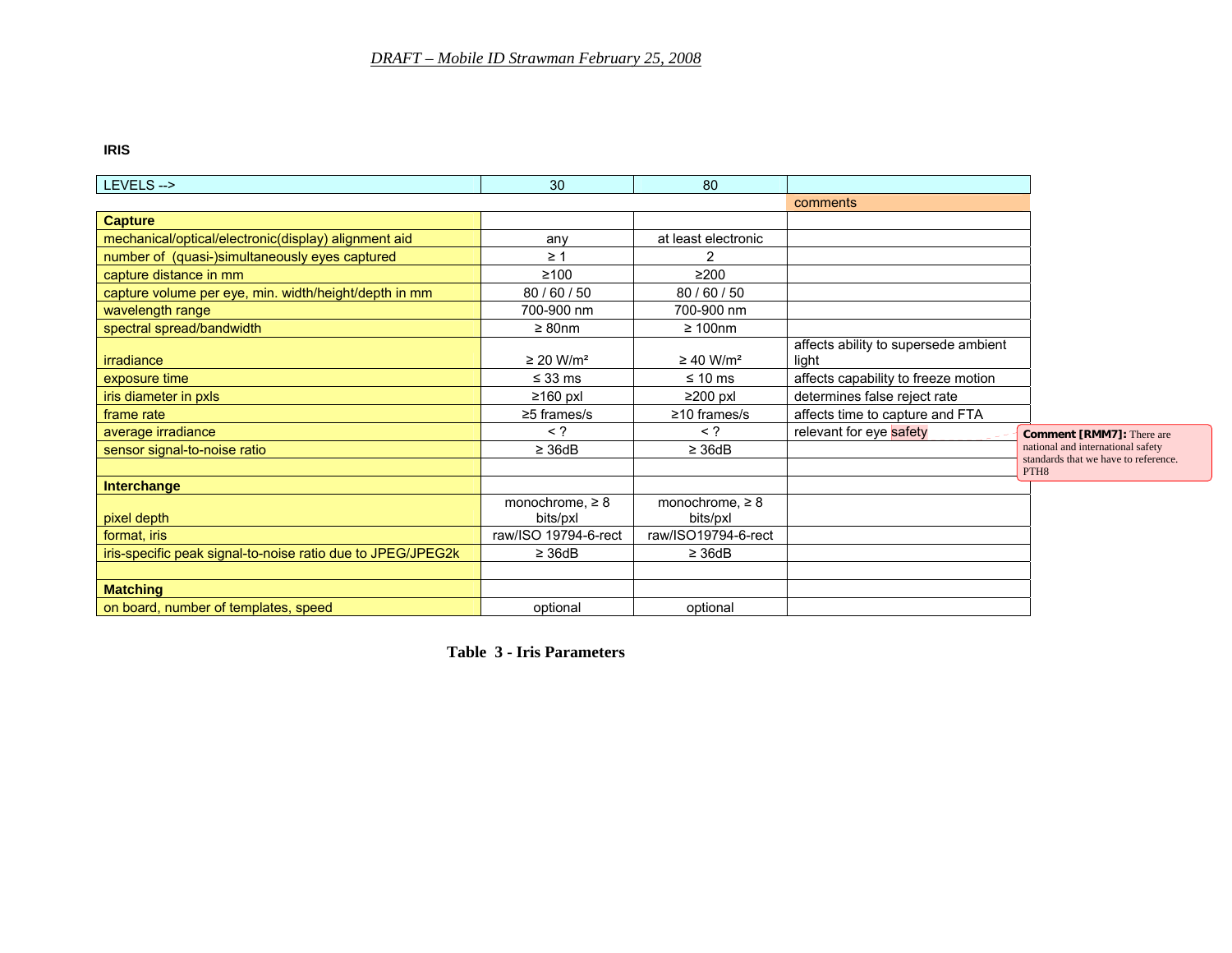## <span id="page-14-0"></span>**8 FBI EBTS Transactions and Replies**

Mobile ID devices are one source of fingerprint search transactions to the FBI. Such transactions must be formulated to be compliant with the ANSI/NIST-ITL 1-2007 requirements regarding format encoding and the FBI's EBTS 8.0 transmission specification addressing transaction submission. All search requests must be routed through the contributor's State ID Bureau (SIB) or other authorized agency. Due to internal FBI security policy, search requests must currently be submitted over the CJIS Wide Area Network (WAN) as Multipurpose Internet Mail Extensions (MIME) encoded e-mail attachments via Simple Mail Transfer Protocol (SMTP). As such, they must meet CJIS security policies for access control.

Must be BAP 10/20/30 or greater to send to FBI? (J. Olson)

The Ten-Print Fingerprint Image Searches (TPIS) and the Repository for Individuals of Special Concern (RISC) transaction types shall be used by CJIS to enable fingerprint searches that may originate from Mobile ID devices. Both shall be one-to-many searches. The transactions differ in response time and database files searched.

For the TPIS transaction with an average response time of two minutes, the ten-print fingerprint images are transmitted along with any required fingerprint classification information and descriptors by the originator. The fingerprint characteristics will be automatically extracted from the image at the FBI with no human intervention. The search process of the criminal fingerprint files is conducted and the results transmitted to the originator. The SRT response returned consists of the match report including the identification of matching candidates and the corresponding fingerprint images of the candidate with the highest score. Images for the remaining candidates may be retrieved through separate image retrieval requests.

The RISC transaction is provided by the FBI to enable rapid fingerprint searches implemented as part of the FBI's Repository for Individuals of Special Concern (RISC). RISC provides the capability to perform a rapid fingerprint search (with from two to ten rolled or flat fingerprint images) against a special file containing the most wanted individuals, including, among others, identified terrorists, wanted aliens, or other international subjects identified as a threat to the United States. RISC transactions will provide a 10-second or less response to searches from authorized agencies. In order to meet the rapid response times, all Rapid search requests will be fully automated ("Lights Out") Automated Fingerprint Identification System (AFIS) searches.

The response (RISCR) to a RISC search request will utilize a single character to indicate the following: "R" for Red, "Y" for Yellow or "G" for Green. An "R" will indicate that a positive identification (hit) has been made. A "Y" will indicate that the search request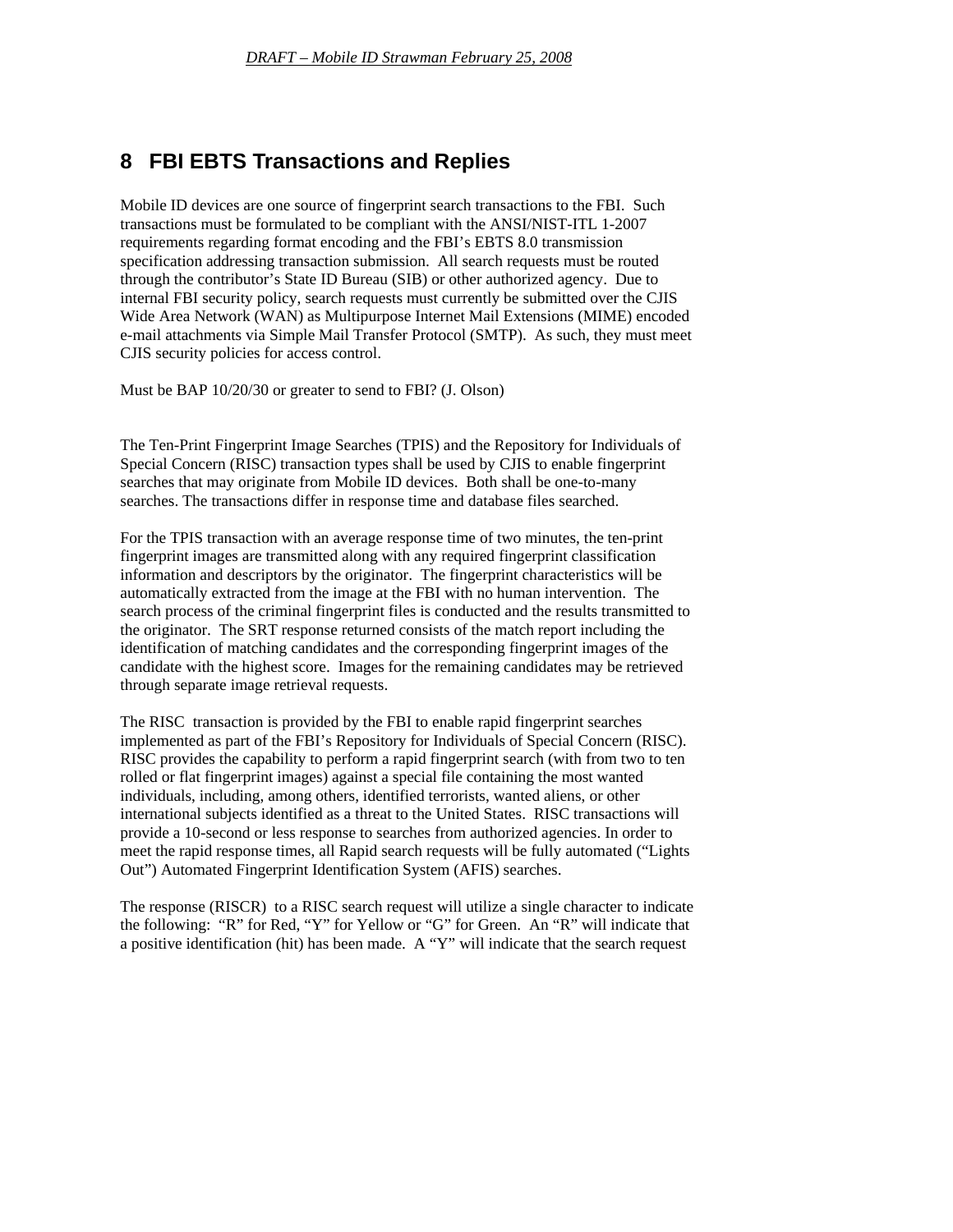<span id="page-15-0"></span>returned more than one potential matching candidate. A "G" will indicate that no records within the RISC repository returned a "match score" high enough to be considered a potential candidate. For a red response, limited criminal history or terrorist watchlist information will be returned for any candidates (similar to TPRR), as well as the most recent full frontal photo if requested and available.

In order to submit a TPIS or RPIS search, a well formed ANSI/NIST-ITL 1-2007 transaction must be submitted. The following logical records will comprise such a transaction:

- A single Type-1 header record comprised of mandatory and optional fields
- A single Type-2 record containing mandatory and descriptive data
- From 2 to 10 Type-4 or Type-14 flat or rolled fingerprint images.

In response to a fingerprint investigative search request, the following logical records will be returned:

- A single Type-1 header record comprised of mandatory and optional fields
- A single Type-2 record containing mandatory and descriptive data
- From zero to 14 Type-4 or Type-14 fingerprint image records containing the requested fingerprint images of the first candidate (Response to TPIS)
- A single Type-10 record containing the most recent full frontal photo of the candidate if requested. (RPSR only)

A Type-1 logical record is mandatory and is required for each transaction. The Type-1 record shall provide information describing type and use of the transaction involved, the originator of the physical record, and other useful and required information items.

The Type-2 logical record shall contain textual information relating to the subject of the transaction and shall be represented in an ASCII format.

The binary Type-4 logical records shall contain and be used to exchange high-resolution grayscale fingerprint image data. The tagged-field Type-14 logical records shall also contain scanned high-resolution grayscale data but additionally provides the capability of including ASCII descriptive information with the image.

At this time, electronic facial image photo services only include a transaction for requesting criminal or civil photo sets on file at the FBI and a transaction to delete photo sets. Iris enrollment services are available but there is no provision for facial or iris recognition services. For details on the services available consult the EBTS 8.0.

## **9 Security & Encryption Considerations**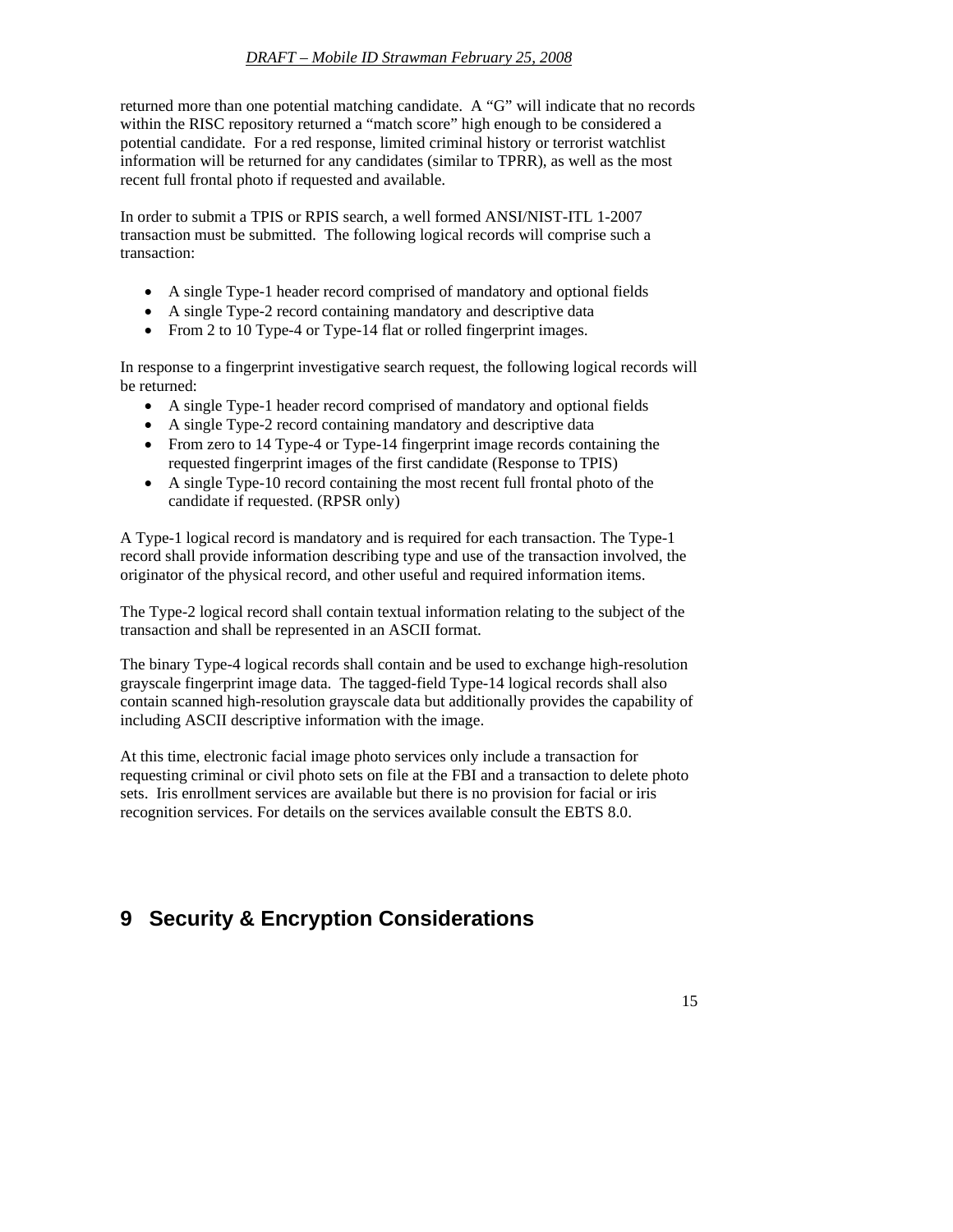The business community often cites security as one of the main hurdles to adoption of mobile applications. The threats to data privacy and security increase proportionally with the movement of internal business activities to areas beyond the boundary of the physical enterprise. When an absence of proven mobile security exists, organizations are reluctant to address leading edge mobile business process opportunities. Service organizations will be reluctant share information with systems employing mobile applications if they cannot be assured of a high degree security and privacy.

The proliferation of Mobile ID devices used in Defense, Homeland Security and Law Enforcement communities creates an increased threat to security defenses. Many of the threats can be directly addressed through specific actions that are commonly considered to be best practices in the wireless environment.

From a Federal perspective some basic security tenets must be upheld: Availability, Confidentiality and Integrity which are partially enabled through means such as Identification and Authentication (Including Non repudiation and Provisioning) and Encryption.

- **Authentication** 
	- o Mobile Device: Should the mobile device itself fall into the wrong hands it should be technically protected through some means of local authentication.
		- **Minimal Security: Personal Identity Number (PIN) or pass-code** entry.
		- **Medium Security: Biometric or FOB**
		- **Higher Security: Biometric with PIN; FOB with PIN**
	- o Primary Network/System: Mobile subscriber should authenticate to the primary network or system to receive or send information.
		- **Minimal Security:** Username/Password (Something you know)
		- Medium Security: Something you know + Something you know
		- $\blacksquare$  Medium Security +: Something you know + Something you just found out (Out of Band)
		- $\blacksquare$  Higher Security: Something you have (FOB) + Something you are (Biometric)
		- Wi-Fi authentication protocol: Extensible Authentication Protocol-Transport Layer Security (EAP-TLS) or Protected Extensible Authentication Protocol (PEAP)
- Encryption
	- o Device: Encrypt data on the device to prevent compromise
	- o Transmission: Encrypt the path (VPNs) (FIPS 140 compliant encryption)
		- Wi-Fi Protected Access 2 (WPA2) using Advanced Encryption Standard (AES)
			- Mobile ID Device to Mobile terminal
			- Mobile ID Device to Network/System
		- Mobile terminal to Network/System
	- o Data in Transit: Send encrypted data across unencrypted path

**Comment [RMM8]:** Is this a challenge response deal? PTH9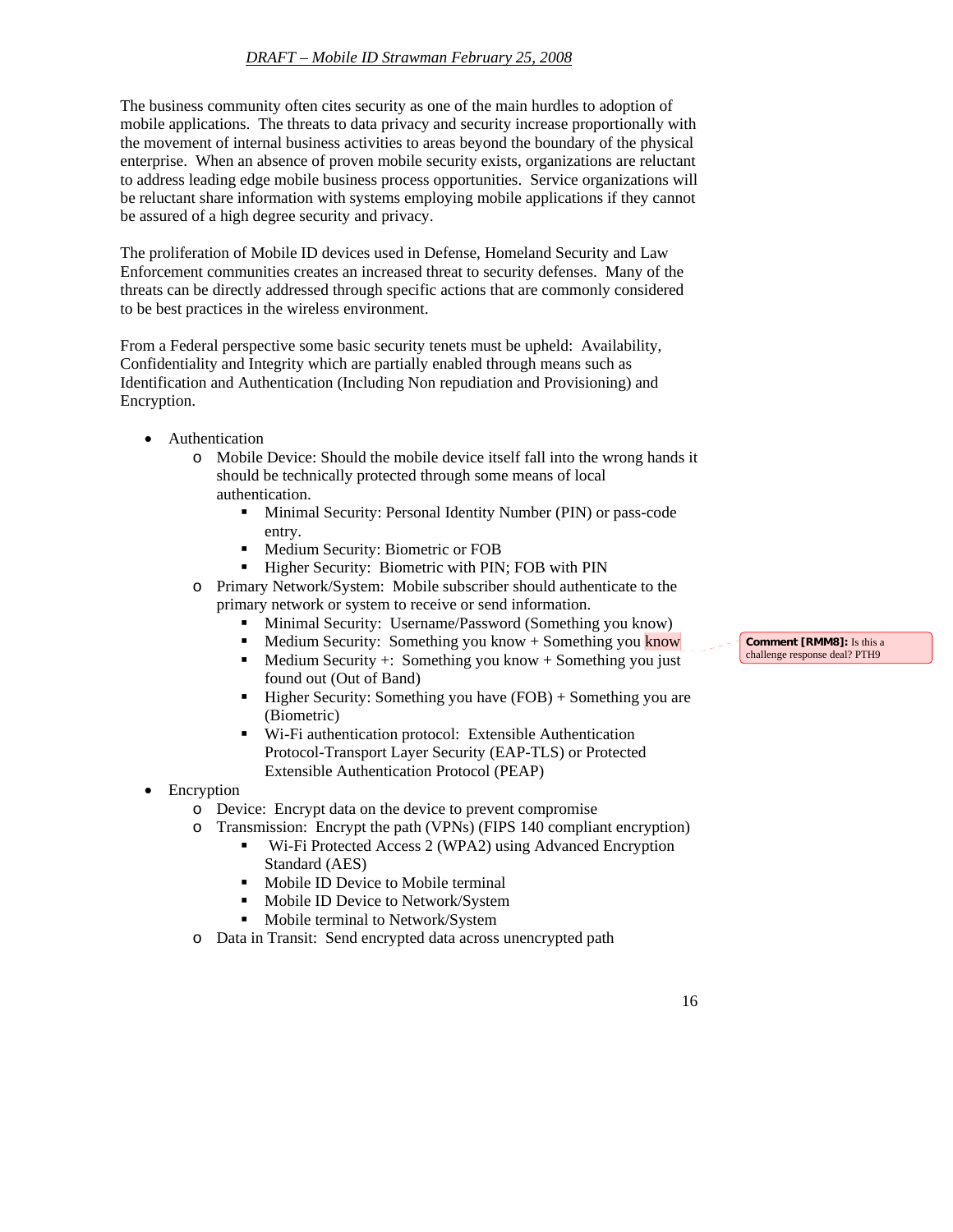- o Avoid the use of pre-shared keys in WPA or WPA2
- <span id="page-17-0"></span>• Access Points
	- o Centrally Controlled: Use centrally controlled access points
	- o Unadvertised: Turn off the service set identifier (SSID) on all nonpublic, nonguest access points. (won't completely deter but will foil casual attempts at access point cataloging)
	- o Uniquely name: Change SSID names to something unique, but that doesn't reveal locations or owner
	- o Limit Coverage: Limit coverage transmission strength.
- Personal Firewalls on Mobile Terminal
- Turn off peer-to-peer/ad hoc networking

Federal, state, and local law enforcement organizations need to keep constant watch on wireless security best practices, new threats and how to deal with them, and the technologies being developed to help mitigate those emerging threats.

A section needs to be added addressing security for storage of responses once they have been received back on the capture device. Aspects to be addressed include:

How long can they remain on the device (Logging)? Can they be prevented from being forwarded to another device?

## **10 Communication Protocols**

#### **10.1 Wireless Connectivity**

Mobile Identification devices that search a central database may employ a wireless connection to the central site. Wireless connectivity is dependent on local and regional capabilities. Dependent on the region of deployment connectivity may make use of short range Bluetooth or Wi-Fi connections, cellular data lines, or satellite communications. Minimum data rates are dependent on the image size to be transmitted and reasonable limits on time of detention. Several different approaches will be presented in this chapter for discussion and consideration.

#### **10.2 Cellular Connectivity**

#### **10.2.1 GSM/GPRS/EDGE/UMTS**

GSM/GPRS is a pervasive 2.5G cellular technology that is widely used in Europe and Asia. Cingular and T-Mobile are the most well known US carriers using this technology. Data rates are typically 40 kilobytes per second.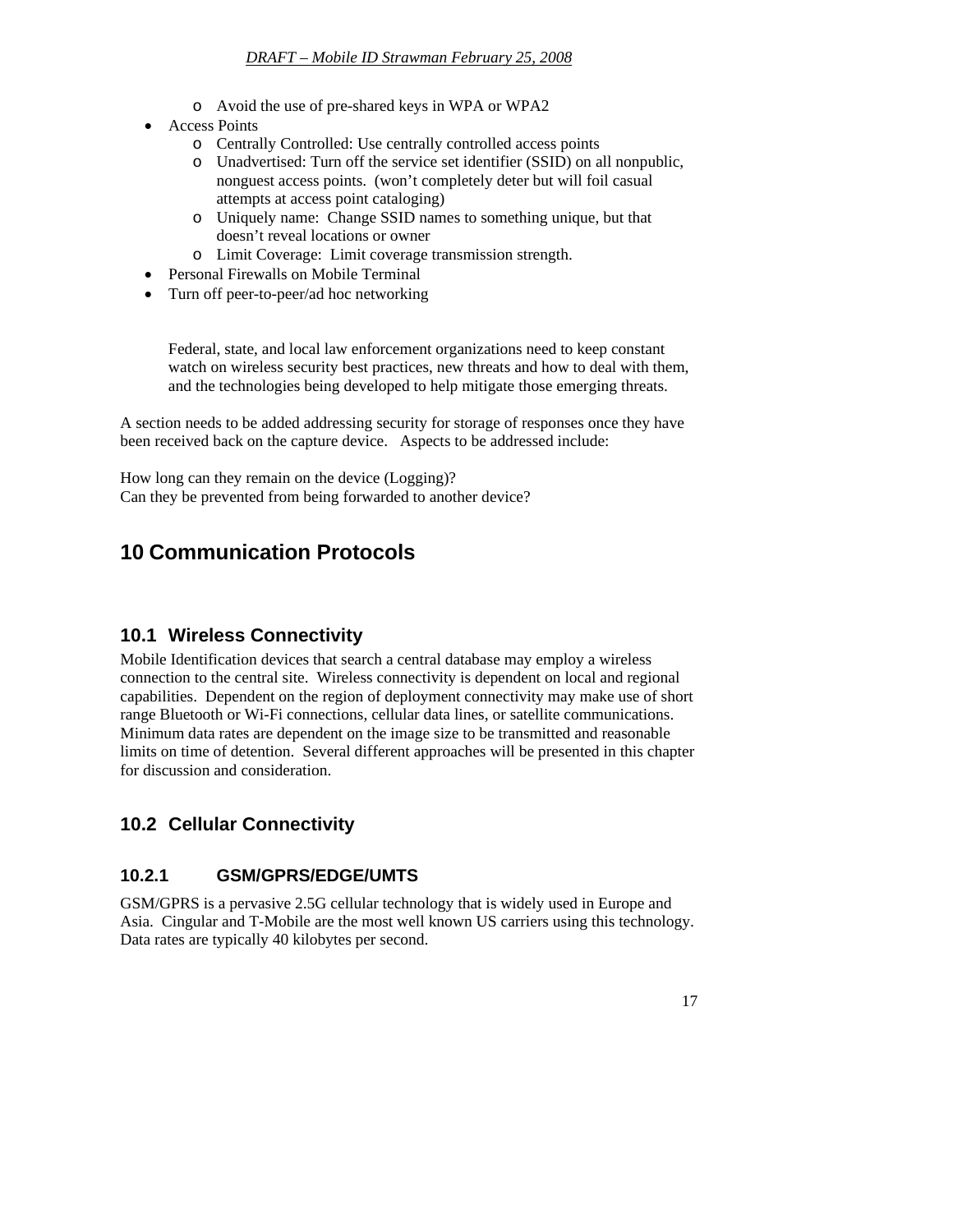<span id="page-18-0"></span>EDGE and UMTS are 3G technologies that push data rates up to 1 megabits per second.

#### **10.2.2 CDMA/1XRTT/EVDO/EVDM**

CDMA/1XRTT technology is a 2.5G technology that competes with GSM/GPRS. Sprint and Verizon are the most well known carriers in the US using this technology. Data rates are around 40 kilobits per second.

EVDO and EVDM are 3G iterations of this technology that push data rates up to 1 megabits per second.

#### **10.2.3 HSDPA/WCDMA**

HSDPA and WCDMA represent the next phase of cellular technology and the convergence of the two technologies discussed above. Future data rates are projected to reach 40 megabytes per second.

#### **10.3 Satellite Communication**

Satellite communication may be required in remote areas or at sea where other commercial communication systems are not present. Most satellite communications require bulky transmitters/receivers. Mobile Identification devices typically communicate to these devices using cables or Bluetooth connection.

#### **10.4 802.11b/g**

Wi-Fi is a common means of wireless communication built into today's PDAs and mobile PCs. Wi-Fi communication is high speed with rates exceeding 10 megabits per second and ranges exceeding 300 meters.

### **10.5 Bluetooth**

Bluetooth is a wireless method of connecting devices at short range. Data rates for Bluetooth 1.0 are typically around 700 kilobits per second. Range for Bluetooth varies based on the transmit power used. Class 3 Bluetooth devices have a range of approximately 1 meter, class 2 approximately 10 meters, and class 1 approximately 100 meters. Bluetooth 2.0 extends the data rate of the wireless connection to three times that of Bluetooth 1.0.

## **10.6 Global Positioning System (GPS)**

GPS functionality adds the ability for devices to location stamp transactions.

#### **10.7 Integrated Wireless Antenna**

Mobile devices include integrated antennas that support cellular connection equivalent to commercial cell phones**.**

#### **10.8** *Wireless Connection Status*

PDA and PC applications for wireless connection provide and display the status of all wireless connections.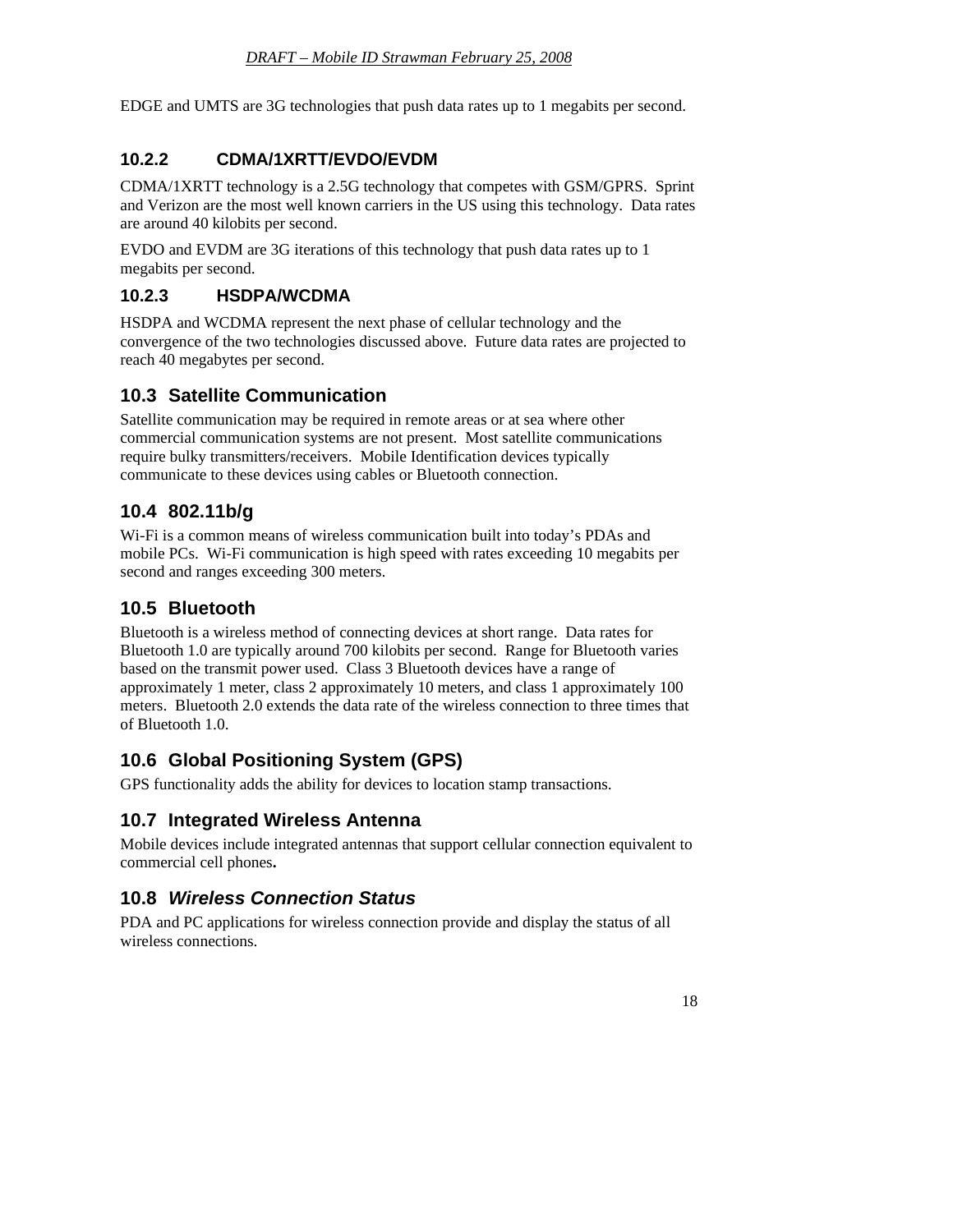## <span id="page-19-0"></span>**11 Mobile ID Device Features**

#### **11.5 11.1 General**

Mobile Identification devices features are driven by the application of the device. As previously stated, applications can be divided into the law enforcement, military (DoD), and civilian verification segments. Each of these segments brings specific requirements to the device feature set and should be evaluated as such. Features required for law enforcement or DoD may be different than those needed for civil verification.

#### **11.2 Platforms**

#### **11.2.1 Processors**

Standalone capture devices typically use on board Digital Signal Processors (DSP) or embedded processors (such as ARM, or Advanced RISC Machines) meant for low power applications. Operating systems are typically dedicated to the specific processor. Applications are custom to the device and are not interoperable with third party applications.

PDA based applications typically use the same embedded processors but have operating systems that enable use of third party applications. Typical operating systems are Windows (Embedded, Mobile, CE, or .NET), Linux, Palm OS, or the Symbian OS.

#### **11.2.2 Storage capacity**

Standalone capture devices typically provide storage capacity to capture multiple sets of prints in an uncompressed format. Total memory required is dependent on the number of fingers captured and the number of subjects to be retained on the device. PDA based applications require memory for biometric applications, compression algorithms, and communications software, including encryption and security applications. Current generation PDAs typically provide 128 Megabytes of RAM, 128 megabytes of Flash, and optional flash cards with storage up to and exceeding several gigabytes of storage. Today's PC based applications typically have up to 1 gigabyte of RAM or more and over 40 gigabytes of storage capacity on disk drives.

#### **11.2.3 Displays**

Displays on standalone capture devices vary from graphical overlays to small displays capable of showing return messages and photographs. Capture devices intended for outdoor, rugged environments must be capable of displaying images and text in bright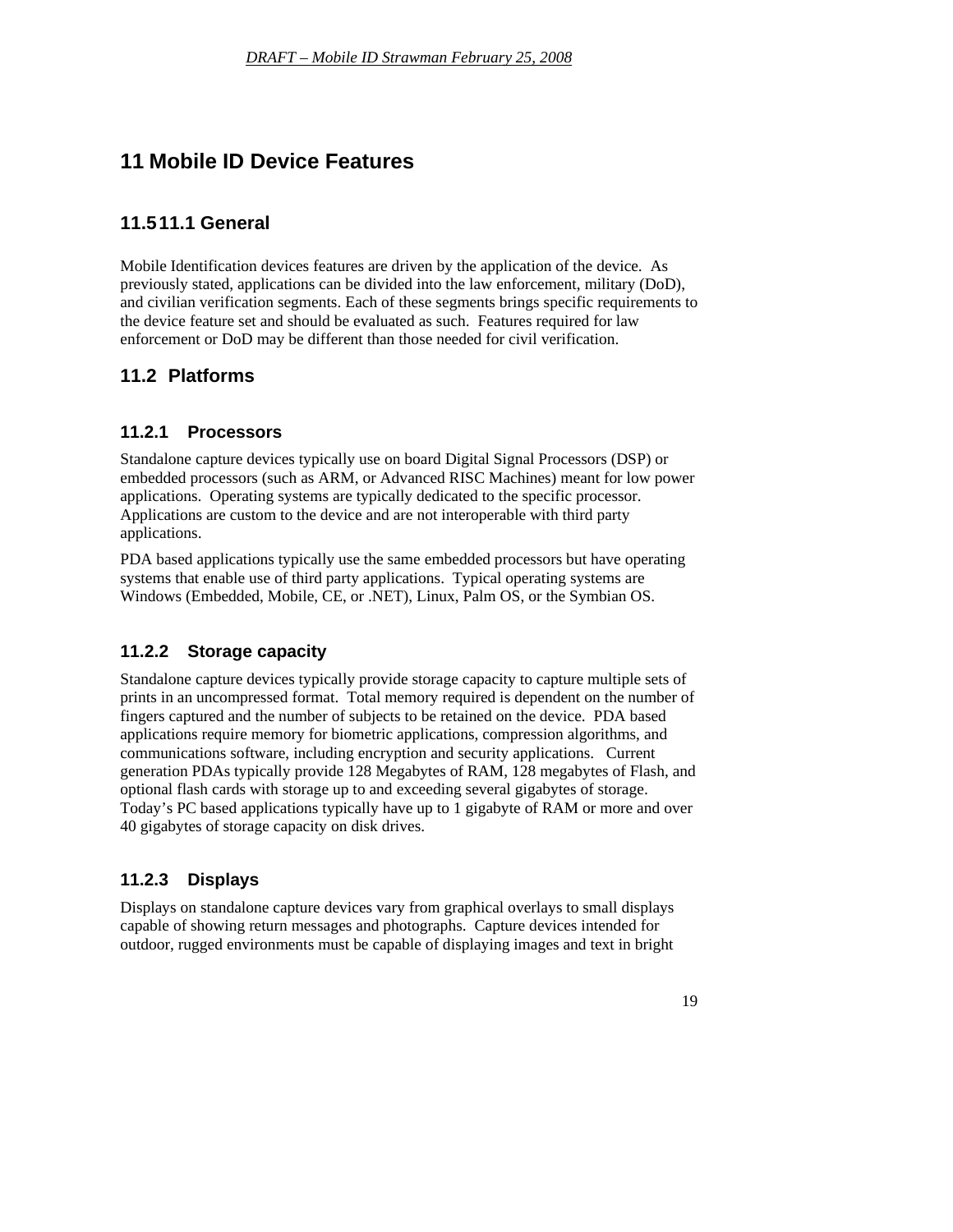<span id="page-20-0"></span>sunlight as well as in the dark. Sunlight visible means capability for either a front-lit technology or 1000 NITS minimum backlighting. For viewing in the dark, a minimum of 100 NITS of back or front lighting is required. Application software typically enables multiple preset brightness settings and color schemes for daytime versus nighttime viewing.

#### **11.2.4 Audio Generation and Recording**

Stand alone capture devices have the capability to generate audio feedback to the user under software control. PDA and PC based systems use .WAV files that can be invoked under software control. PDA and PC based systems also include the ability to record audio data. Some devices provide equivalent feedback using a vibration in the device.

#### **11.2.5 Expansion Capability**

PDA or PC based Mobile Identification typically support expansion capabilities through one or more of the following interfaces:

- USB host ports, either USB 1.1 or USB 2.0
- USB client port, typically USB 1.1
- Serial port
- PCMCIA slot (type II x 1)
- Mini PCI Express
- SD slot
- Wireless connectivity (discussed below)

#### **11.3 Capture Device Features**

#### **11.3.1 General**

The following capture device features are considered desirable but not mandatory.

#### **11.3.2 Fingerprint Capture**

#### **11.3.2.1 Finger Guide**

Fingerprint capture devices with integrated finger guide are desirable to optimize placement of the finger such that the core and first crease of large thumbs is captured. Finger guides can also protect the fingerprint capture area from direct sunlight if required.

#### **11.3.2.2 Finger Location Indicator**

Mobile devices with the capability to detect the location of the fingerprint are desirable to provide a left/right, up/down indication for the operator to insure optimal image content.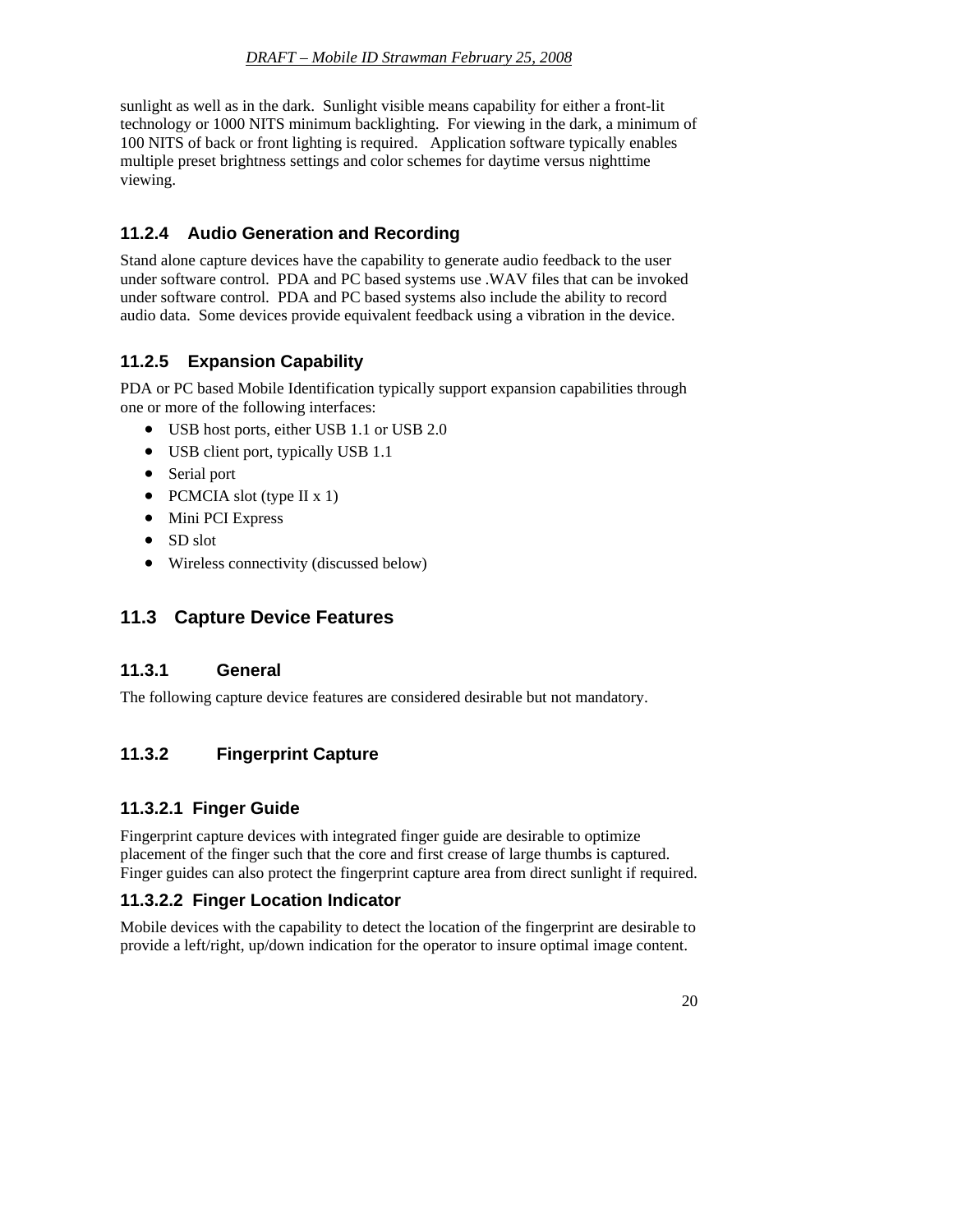#### <span id="page-21-0"></span>**11.3.2.3 Auto-capture of image**

Mobile devices with the capability to evaluate each image frame captured are desirable to determine if a fingerprint is present that meets quality requirements and automatically save the image.

#### **11.3.2.4 Manual capture of image**

Mobile devices with the capability to manually command the device to capture the image currently on the sensor are desirable to insure the ability to capture difficult to image fingers.

#### **11.3.2.5 Quality check function**

After capture of the fingerprint images, a quality check function is desirable based on a combination of:

- 1. Image size
- 2. Light or dark image measurements
- 3. Minutiae count
- 4. Core location
- 5. NIST Image quality scores

#### **11.3.2.6 Finger print image display**

Display of fingerprints on mobile device during the capture process is a useful option for some mobile device applications.

#### **11.3.2.7 Image Enhancement Features**

Image enhancing membranes on optical scanners are desirable to improve the ability to capture dry fingers. Membrane materials include silicon pads, epoxy, and urethane coatings.

#### **11.3.2.8 Platen/Coating replacement**

Optical scanner platen surfaces that may be field replaced are desirable to ensure continuity of use.

#### **11.3.3 Facial Capture**

#### **11.3.3.1 On Board Illumination (Flash)**

Mobile Identification devices using PDAs typically provide LED illumination. This illumination is sufficient for images to associate with the return information.

Mobile Identification devices used for facial recognition provide a high quality flash function as found on commercial or professional cameras.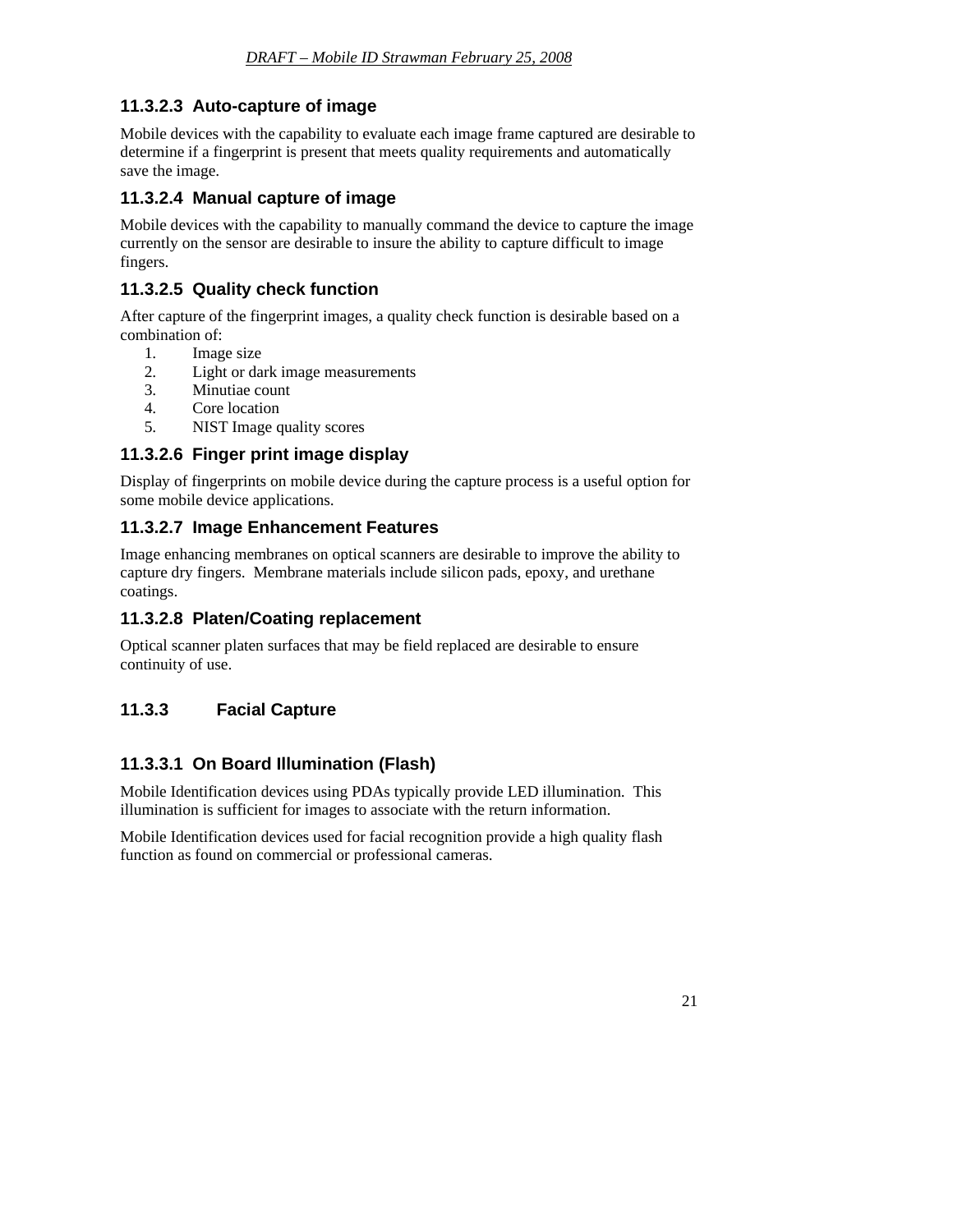#### <span id="page-22-0"></span>**11.3.3.2 Docking Station**

Download of high resolution images from commercial or professional grade cameras requires a high speed transfer. Docking stations for the camera provide a high speed interface to a PC for transfer to a central location.

#### **11.3.3.3 Return Data Display**

Mobile Identification devices using facial recognition typically return a photo lineup of potential matches to the officer. The results are typically displayed on a PC to provide better resolution.

### **11.3.4 Iris Capture**

#### **11.3.4.1 Transmission of templates**

Iris templates are small enough that transmission can be accomplished using sync cables or wireless connections.

#### **11.3.4.2 Display of results**

Results displayed may range from textual demographics data to photographic images.

## **11.4 Demographic entry**

#### **11.4.1 Keyboards/Keypads**

Demographic entry may be accomplished using on screen keyboards, PDA keyboards or keypads, or PC keyboards.

#### **11.4.2 Magnetic Stripe Readers**

A magnetic stripe reader with capability of reading driver's licenses per AAMVA DL/ID-2005, enable demographic data entry using these cards.

#### **11.4.3 Bar Code Readers**

1-D and 2-D bar codes are used on some identification cards such as driver's licenses. Bar code readers allow input of demographic data from these cards.

In some instances, a 2-D bar code reader may also store fingerprint templates as input for verification.

#### **11.4.4 Smart Card Reader**

Smart card reader (contact or contactless) may be used for demographic data entry, for downloading, or storage of templates (fingerprint, facial, or iris) for matching on-board verification devices.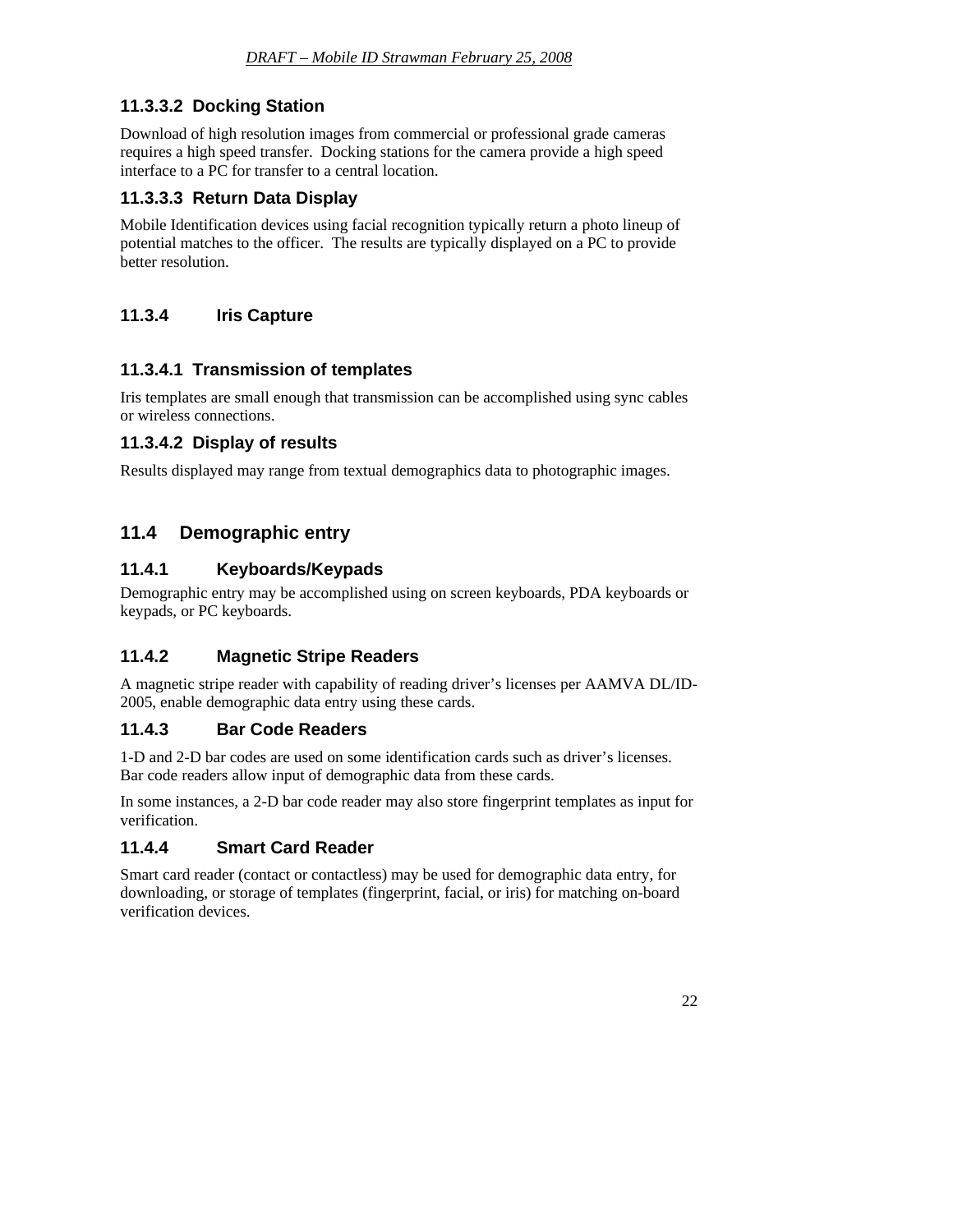#### <span id="page-23-0"></span>**11.4.5 Passport Reader**

Optical Character Readers (OCR) may interpret text on passport Machine Readable Zones (MRZ) to obtain demographic data. In applications using smart cards the information on the passport may include biometrics in compliance with ICAO standards as discussed above.

#### **11.5 Power Features**

#### **11.5.1 Removable Battery**

The ability to remove the battery allows continuous operation without the need for charging cradles in vehicles.

#### **11.5.2 Charging**

The ability to charge from automotive  $+12$  VDC ( $+10.0$  to  $+18.0$ ) or from chargers running on recognized international power sources (110 to 240 VAC) gives flexibility to user workflows. Units are typically able to operate while charging.

#### **11.5.2.1 Battery life Indicators**

Battery life indicators that display the amount of battery power and estimated time of operation remaining are desirable.

#### **11.5.2.2 Battery Charge Indication**

Battery charge indicators that show charging is in process are desirable.

#### **11.5.2.2 Desktop Battery Charger**

Desktop battery chargers are typically available. Desktop chargers, car chargers, and devices using a common connector to the Mobile Identification device are desirable.

#### **11.5.2.3 Vehicle Charger**

Vehicle chargers that operate from car cigarette lighters are desirable.

#### **11.5.2.4 Gang Charger**

Gang chargers for charging multiple batteries are desirable.

#### **11.5.3 RAM Holdover Battery**

Holdover batteries providing power to on board RAM for up to 30 days are desirable.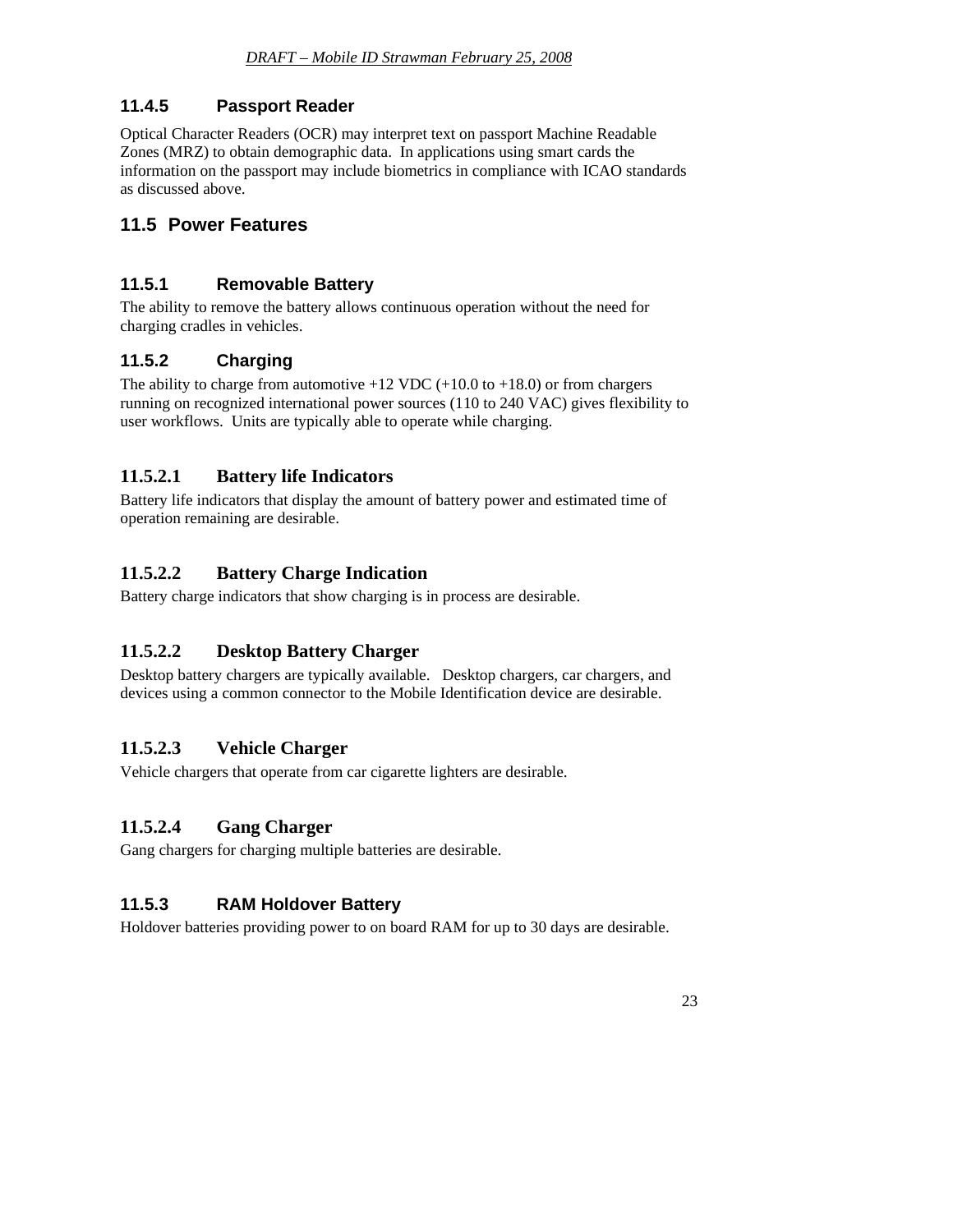#### <span id="page-24-0"></span>**11.5.4 Non-Volatile Memory**

Application programs stored in non-volatile memory are desirable to prevent loss of applications during a total loss of battery.

#### **11.6 Certifications**

Mobile device certifications available include:

US FCC class B part 15 CE Certification EN 60529, Ingress Protection Multiple levels of ingress protection are available. Military devices are typically IP65, dust tight and able to survive water spray. Some naval devices add IP67, dust tight, water tight to 1 meter.

## **12 Environmental Requirements**

#### **12.1** *Operating Temperatures*

| Operating temperatures are typically: |                          |                                                                                                 |
|---------------------------------------|--------------------------|-------------------------------------------------------------------------------------------------|
| Law Enforcement                       | <b>Contract Contract</b> | $0^{\circ}$ C ~ 50°C (32°F ~ 140°F)                                                             |
| Military                              | $\overline{\phantom{a}}$ | $-20^{\circ}\text{C} \sim 50^{\circ}\text{C}$ ( $-4^{\circ}\text{F} \sim 140^{\circ}\text{F}$ ) |

#### **12.2 Storage Temperatures**

Storage temperatures range up to -40 $\degree$ C ~ 70 $\degree$ C (-40 $\degree$ F ~ 158 $\degree$ F)

#### **12.3 Relative Humidity**

Humidity requirements are typically  $5 \sim 95\%$  non-condensing operating or storage

#### **12.4 Salt Water Spray**

Naval operations require operation in a salt spray environment

#### **12.5 Shipping Shock and Vibration**

Mobile devices must survive transportation shock and vibration.

#### **12.6 Drop Test Requirements**

Mobile devices are specified to survive multiple drops onto concrete from XX meters..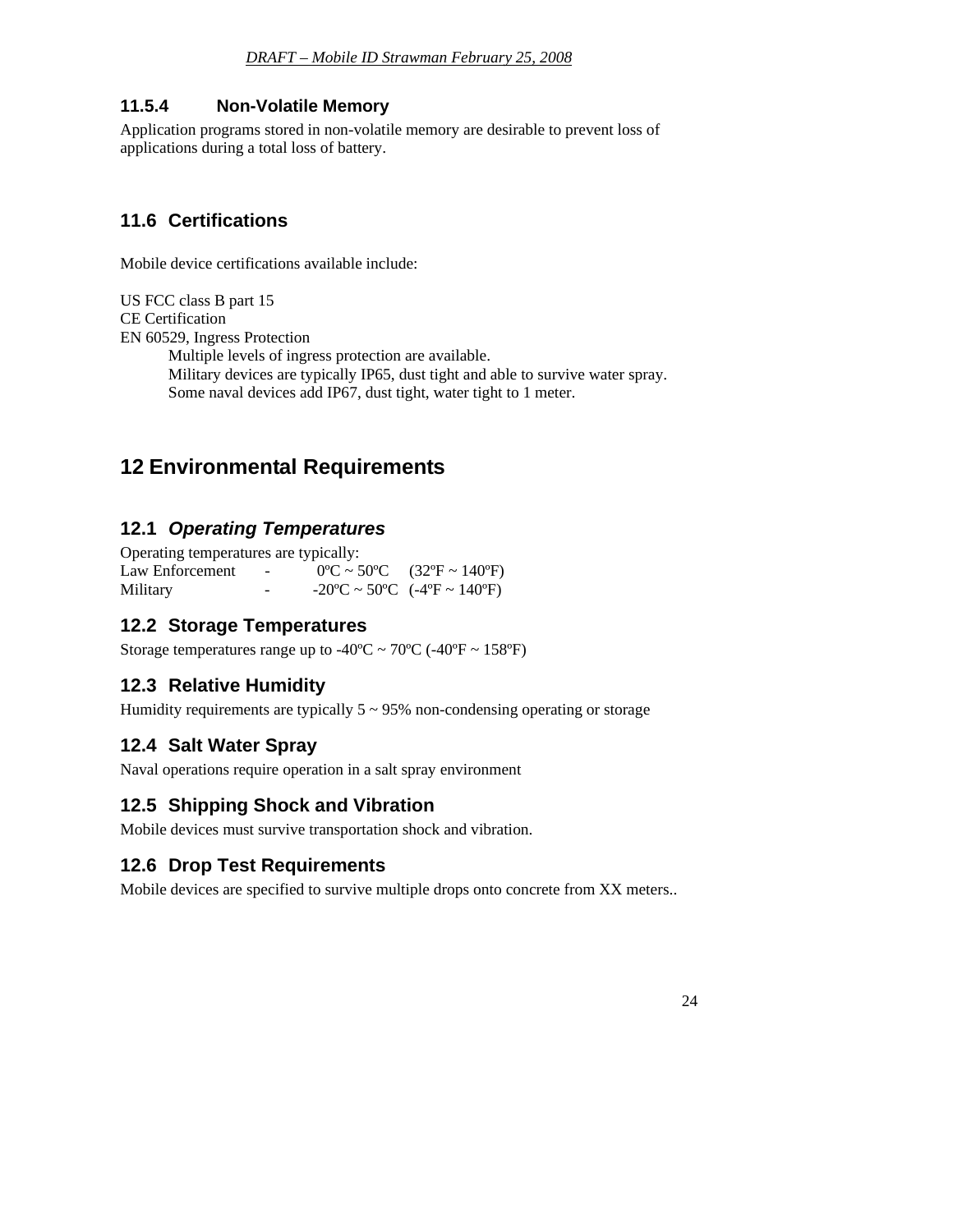## <span id="page-25-0"></span>**13 Acquisition Considerations**

This is not intended to provide all of the considerations for starting a mobile identification project as all implementations are different. They are:

Network: Field devices not accessing a resident database or one in the car needs to be reliable and utilize a bandwidth that can support a response within time frames that are deemed within legal detention time frames. Most have deemed within 5 minutes to be acceptable.

Network / Manual data transfer: Devices accessing resident or one in the car need to be kept current this is either network or done manually (portable media or direct on the device).

Responses: Whenever Possible, the response to the officer should include photos on hit notifications. This adds another level of verification for the operator using the device. Candidate lists including photos can also be useful when the system cannot provide a positive identification. Warrant response based on the AFIS ID's is also very useful. More than not, the first thing the officer will do after receiving the positive ID is do a warrant check.

Training: Users should be trained in the use of the device and limits to their testimony in court.

Reporting: Allow for some kind of print out compatible file that can be saved downloaded and then added to a report, citation, or used for court purposes.

E-Citation: If your agency has e-citations, the sensor utilized should meet the minimum specifications in this document. This can aid in having an image that can be enrolled into an AFIS.

Legal: As this device can easily be abused and deemed a violation of privacy, policy should be in place that restricts its use to stay within the limits of existing case law for requiring identification from persons being detained.

Software updates: As these devices are deployed, they will inevidly require updates. Updating of devices manually is time intensive. Auto updates are recommended.

## **14 XML Issues**

All current communications with the FBI IAFIS and RISC use ANSI/NIST packets in formats based on EFTS 7.1 or earlier. Recently XML has gained wide acceptance in private and public sector applications as an effective data delivery method. As NIST released ANSI/NIST-ITL 1-2007, they continued the current packet format as Part 1 of